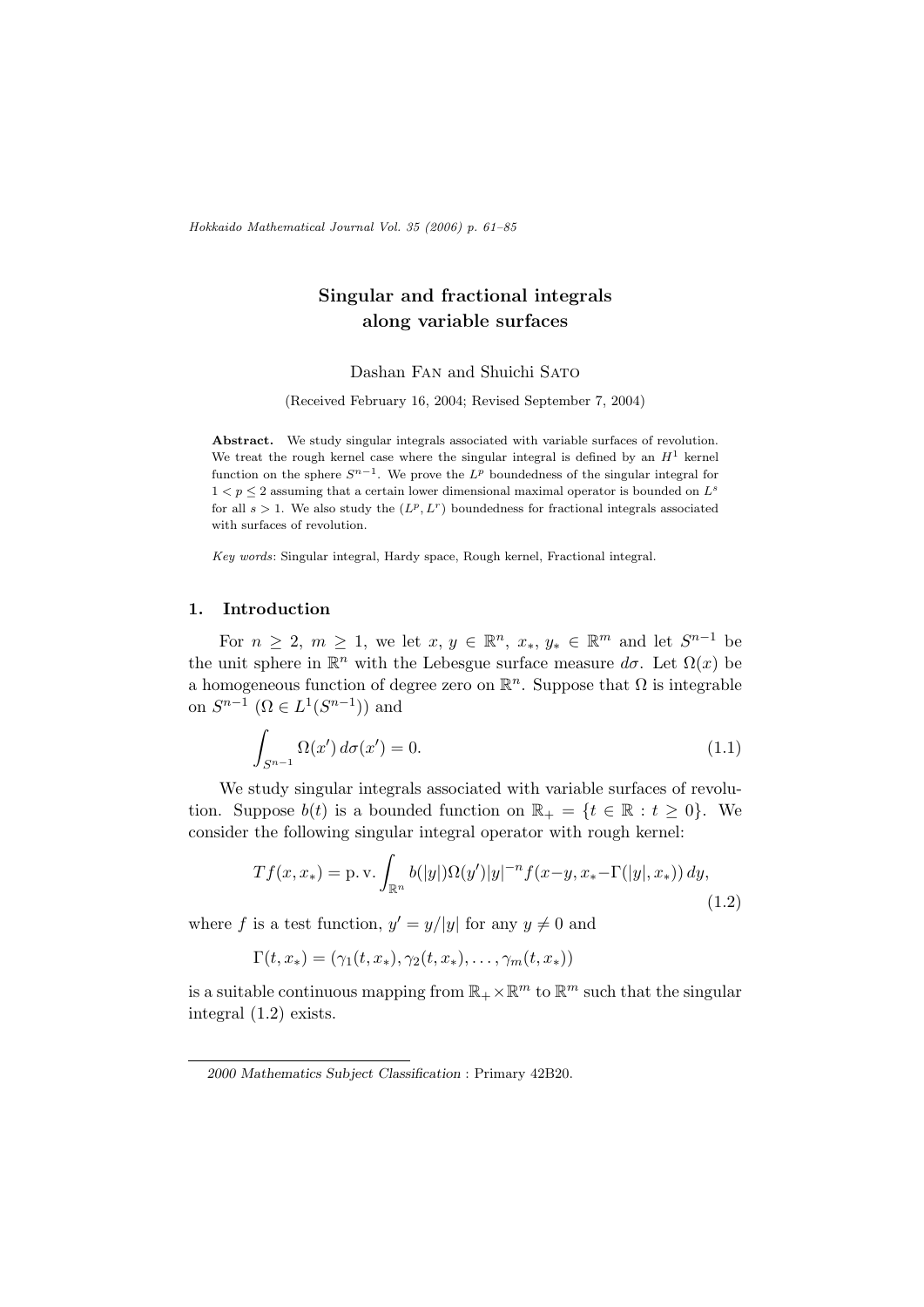Two lower dimensional maximal functions with respect to the function Γ are defined by

$$
\mu_{\Gamma}g(x_{*}) = \sup_{k \in \mathbb{Z}} 2^{-k} \int_{2^{k}}^{2^{k+1}} |g(x_{*} - \Gamma(t, x_{*}))| dt,
$$
  

$$
M_{\Gamma}h(x_{1}, x_{*}) = \sup_{k \in \mathbb{Z}} 2^{-k} \int_{2^{k}}^{2^{k+1}} |h(x_{1} - t, x_{*} - \Gamma(t, x_{*}))| dt,
$$

where  $\mathbb Z$  denotes the set of all integers.

**Remark 1** By the proof of Lemma 2 in [LPY], we know that if

$$
||M_{\Gamma}h||_{L^p(\mathbb{R}^{1+m})} \leq C||h||_{L^p(\mathbb{R}^{1+m})}
$$

then

 $\|\mu_{\Gamma}g\|_{L^p(\mathbb{R}^m)} \leq C \|g\|_{L^p(\mathbb{R}^m)}.$ 

We now recall some known results in the case  $m = 1$ . Let  $\Omega \in L^q(S^{n-1})$ with some  $q > 1$ . If  $\Gamma(t, x_*) = t^{\alpha}, \alpha > 0$ , Chen [Ch2] proved that T is bounded on  $L^p(\mathbb{R}^n)$  for all  $1 < p < \infty$ . Noting that both  $M_{\Gamma}$  and  $\mu_{\Gamma}$  are bounded on  $L^p$  if  $\Gamma(t, x_*) = t^{\alpha}, \alpha > 0$ , in [CF] Chen and Fan extended Chen's result to the case  $\Gamma(t, x_*) = \gamma(t)$  for which they merely required that  $\mu_{\gamma}$  is bounded on  $L^p(\mathbb{R}^1)$  (see also [KWWZ]). On the other hand, if  $\Gamma(t, x_*) \equiv 0$ , T becomes the well-known singular integral operator which was initially defined in Calderón-Zygmund's pioneering work [CZ] and later extensively studied by many authors. Readers can see [Ch1], [F], [DR], [FP2], et al., among numerous papers in this topic. It is known in [FP2], if  $\Gamma(t, x_*) \equiv 0$ , that the best size condition so far on  $\Omega$  is  $\Omega \in H^1(S^{n-1}),$ where  $H^1$  is the Hardy space on the sphere. It should be noted that the space  $L \log^+ L$ , which appeared in the original work of Calderón and Zygmund [CZ], contains  $L^q$  for  $q > 1$  and is a proper subspace of  $H^1$  on the unit sphere. Inspired by the result in [FP2], very recently, Lu, Pan and Yang obtained the following theorem (see also [FS] for an alternating proof).

**Theorem A** [LPY] [FS] Let  $\Gamma(t, x_*) = \gamma(t)$  be real-valued and continuously differentiable on  $(0, \infty)$  and satisfy

$$
|\gamma(t) - \gamma(0)| \le Ct^{\alpha}
$$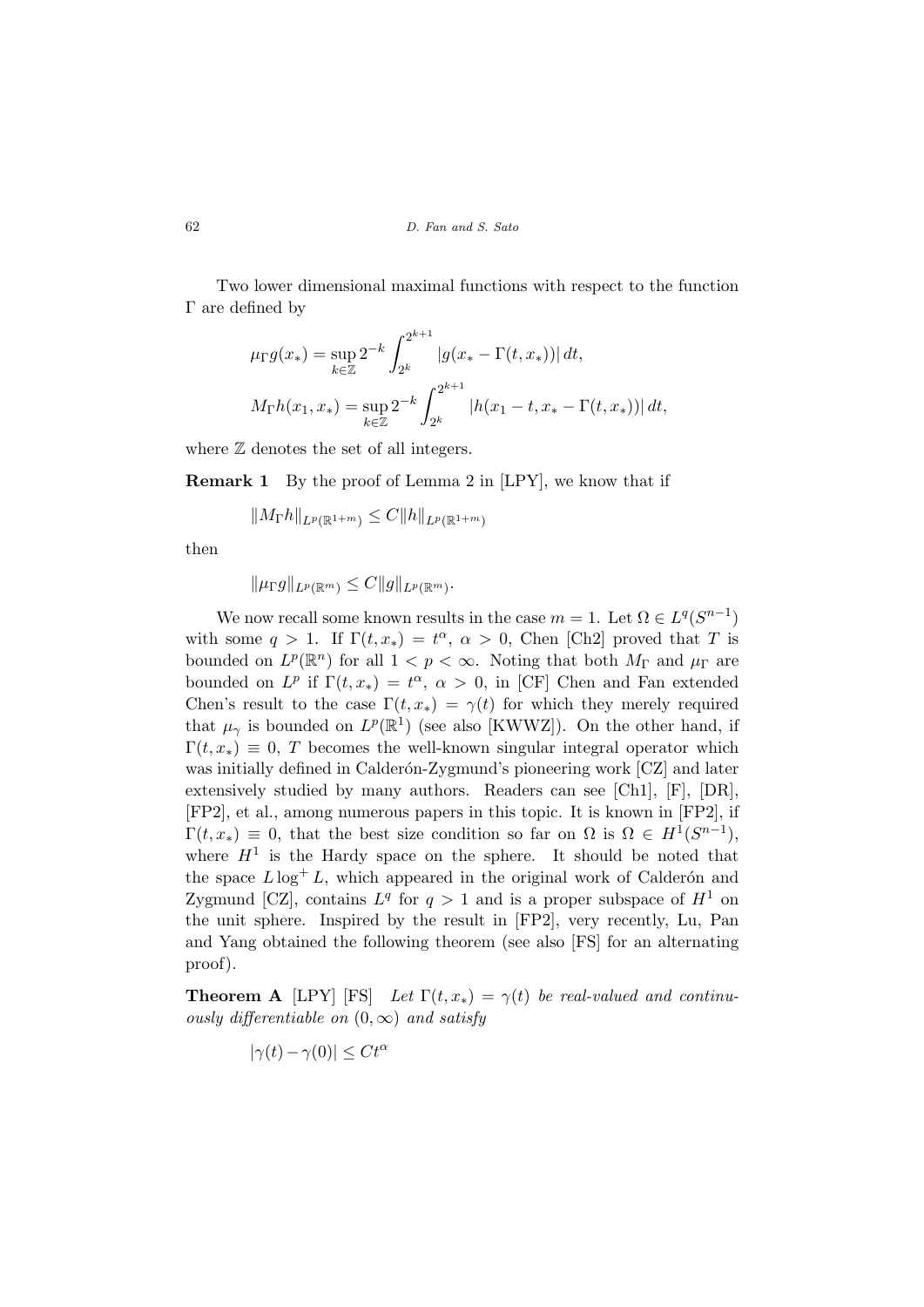for some  $\alpha > 0$  and small t, where C is a constant independent of t. Let  $\Omega \in$  $H^1(S^{n-1})$  satisfy (1.1) and  $b \in L^{\infty}(\mathbb{R}_+)$ . Then T is bounded on  $L^p(\mathbb{R}^{n+1})$ for  $1 < p < \infty$ , provided that  $M_{\gamma}$  is bounded on  $L^{p}(\mathbb{R}^{2})$ .

In the case  $m \geq 2$ , under a condition which is slightly weaker than  $b \in$  $L^{\infty}$ , Fan and Zheng [FZ] extended Theorem A to the higher dimensional cases by considering  $\Gamma(t, x_*) = (\gamma(t), \ldots, \gamma_m(t)).$ 

The significance of the above mentioned papers is that the kernel in the singular integral contains a very weak rough condition  $\Omega \in H^1(S^{n-1})$ . However, we found that all the papers with rough kernel conditions in literature consider only the case  $\Gamma(t, x_*)$  independent of  $x_*$ . Thus it is interesting to study the rough singular integrals along some variable surfaces  $\Gamma(|y|, x_*)$ . In this paper, being inspired by a recent paper [CSWW] by Carbery, Seeger, Wainger and Wright about the  $L^p$  boundedness on  $\mu_{\Gamma}$  for  $m=2$ , we study such topics. Our first main result in this paper is to establish the following theorem.

**Theorem 1** Suppose that  $\Omega \in H^1(S^{n-1})$  satisfies (1.1). If  $M_{\Gamma}$  is bounded on  $L^q(\mathbb{R}^{m+1})$  for all  $q > 1$ , then T is bounded on  $L^p(\mathbb{R}^{n+m})$ ,  $1 < p \leq 2$ .

*Note.* If  $\Gamma(t, x_*) = \Gamma(t)$ , then by duality we can get the conclusion of Theorem 1 for all  $1 < p < \infty$ .

The proof of Theorem 1 modifies some ideas in [DR]. Since we need to use the atomic decomposition of Hardy spaces, we will carefully adopt some estimates obtained in [FP1]. In order to combine the ideas in [DR] and [FP1], we also need to obtain some new estimates. After reviewing the definition of the Hardy space and giving some known lemmas in Section 2, we will present the proof of Theorem 1 in Section 3. In Section 4, we will study fractional integrals along surfaces. In certain range of  $\alpha$ , we study the conditions of the  $(L^p, L^r)$  boundedness for the fractional integral  $\mathcal{I}_{\alpha} f$ along the surface of revolution  $(y, \Gamma(|y|))$  defined by

$$
\mathcal{I}_{\alpha}f(x,x_*) = \int_{\mathbb{R}^n} |y|^{-n+\alpha} \Omega(y')f(x-y,x_*-\Gamma(|y|)) dy.
$$

We also get a result for a fractional integral associated with a variable surface of revolution.

In this paper, we do not intend to pursue the study of boundedness of  $M_{\Gamma}$ . What we emphasize is to establish certain theorems, which say that, under some very mild condition, the boundedness of T on  $L^p(\mathbb{R}^{n+m})$  can be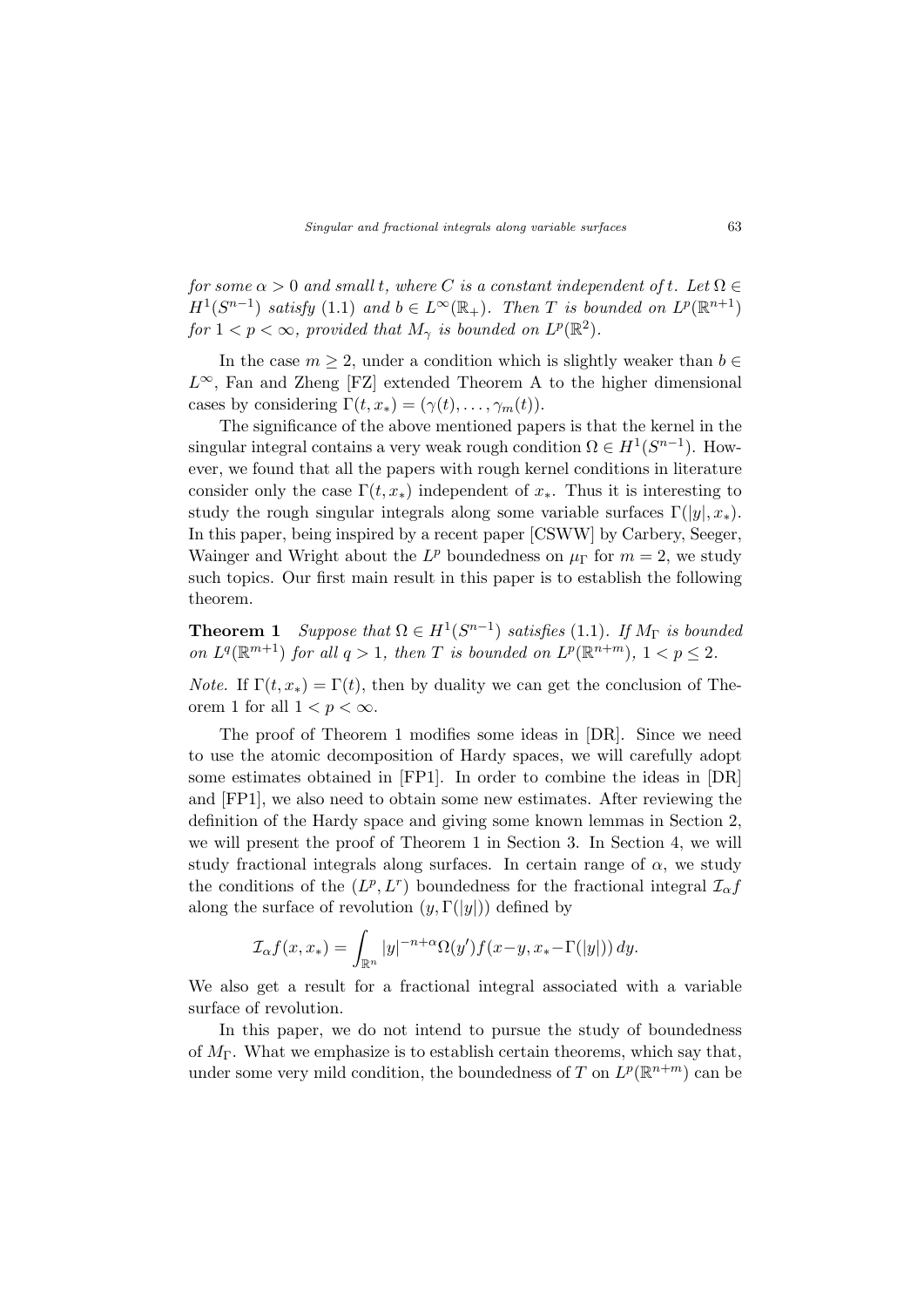64 D. Fan and S. Sato

obtained by the  $L^p$  boundedness of  $M_{\Gamma}$  in the lower dimensional space  $\mathbb{R}^{m+1}$ . Thus one can automatically obtain an  $L^p$  boundedness theorem on T as soon as a new theorem on  $M_{\Gamma}$  is obtained. We remark that if  $\Gamma(t, x_*) = \Gamma(t)$ , then the  $L^p$  boundedness of  $M_\Gamma$  and its relevant operators have been extensively studied by a number of authors. See [SW] for a survey of results through 1978, and more recently [Wn], [Ne], [NVWWn1], [NVWWn2], [NVWWn3], [C1], [C2], [C3], [CaW], [Ca et al], [DR], [ChSt], [CCVWW], [St2], et al. But for a variable surface  $\Gamma(|y|, x_*)$ , the  $L^p$  boundedness of  $M_{\Gamma}$  is a very new topic, see [CSWW].

Throughout this paper, the letter  $C$  will denote a positive constant that may vary at each occurrence but is independent of the essential variables.

#### 2. Hardy space on the sphere and some lemmas

We first recall briefly the definition of the Hardy space  $H^1$  on the sphere. Remember that the Poisson kernel on  $S^{n-1}$  is defined by, for  $0 \le r < 1$  and  $x', y' \in S^{n-1},$ 

$$
P_{ry'}(x') = \frac{1}{\omega_{n-1}} \frac{1 - r^2}{|ry' - x'|^n},
$$

where  $\omega_{n-1}$  is the surface area of  $S^{n-1}$ . For any  $f \in L^1(S^{n-1})$ , we define the radial maximal function  $P^+f(x')$  by

$$
P^{+} f(x') = \sup_{0 \leq r < 1} \left| \int_{S^{n-1}} f(y') P_{rx'}(y') \, d\sigma(y') \right|.
$$

The Hardy space  $H^1(S^{n-1})$  is the linear space of all  $f \in L^1(S^{n-1})$  with the finite norm  $||f||_{H^1(S^{n-1})} = ||P^+f||_{L^1(S^{n-1})} < \infty$ . The space  $H^1(S^{n-1})$ has an atomic decomposition (see [Co] or [CTW]), which will be reviewed below.

A q-atom is an  $L^q$   $(1 < q \leq \infty)$  function  $a(x')$  that satisfies

$$
supp(a) \subset \{y' \in S^{n-1} : |y' - x'_0| < \rho\}
$$
  
for some  $x'_0 \in S^{n-1}$  and  $\rho \in (0, 1],$  (2.1)

$$
\int_{S^{n-1}} a(y') d\sigma(y') = 0,
$$
\n(2.2)

$$
||a||_q \le \rho^{(n-1)(1/q-1)}.\tag{2.3}
$$

From [Co] or [CTW], we find that any  $\Omega \in H^1(S^{n-1})$  with the mean zero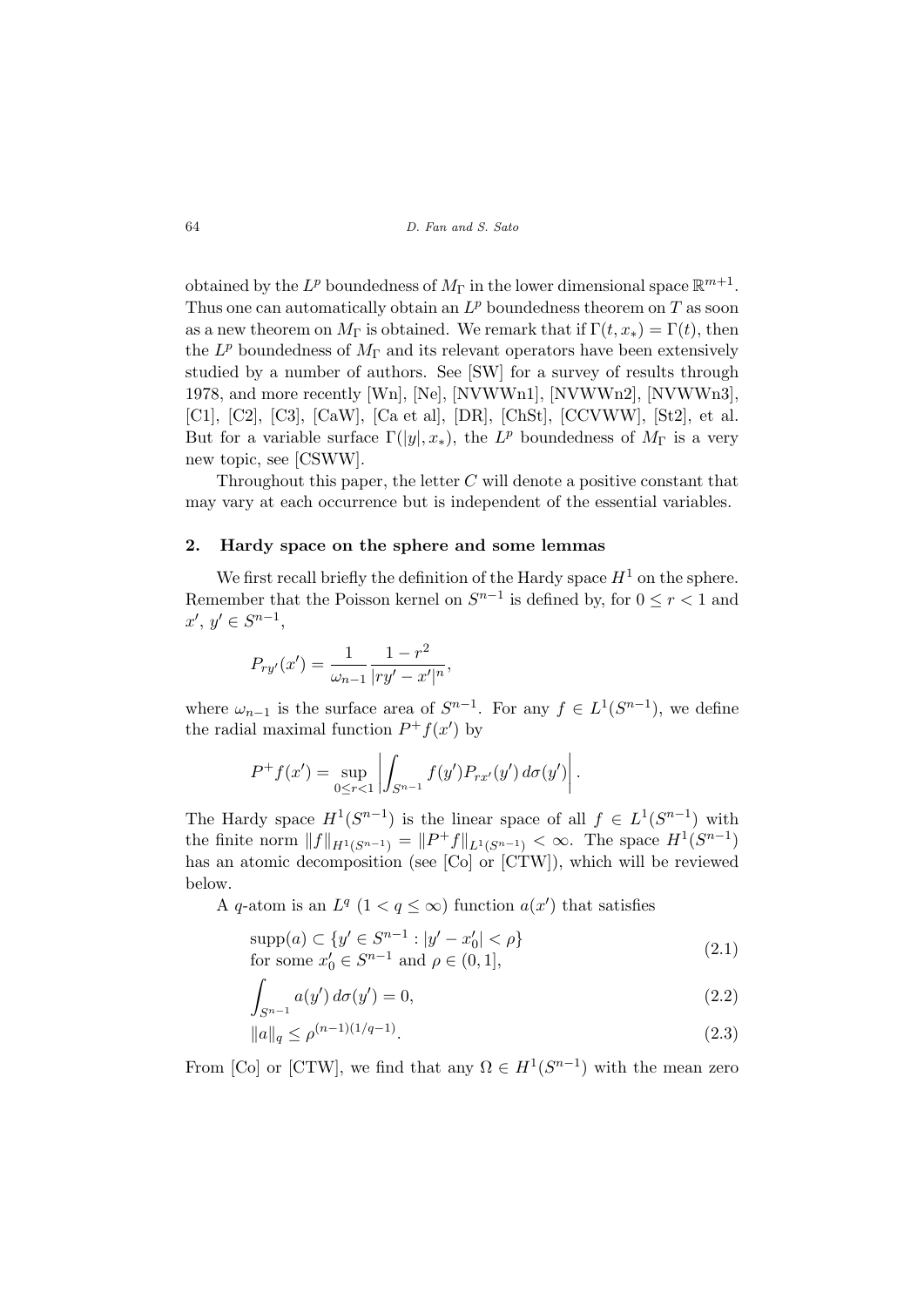property (1.1) has an atomic decomposition  $\Omega = \sum \lambda_i a_i$ , where the  $a_i$ 's are property (1.1) has an atomic decomponently  $q$ -atoms and  $\sum |\lambda_j| \leq C ||\Omega||_{H^1(S^{n-1})}$ .

**Remark 2** An  $L^q$  function  $\Omega$  on  $S^{n-1}$  satisfying (2.1) and (2.3) is called an  $L^q$  block.

For a non-zero  $\xi = (\xi_1, \ldots, \xi_n) \in \mathbb{R}^n$ , we let  $\xi/|\xi| = \xi' = (\xi'_1, \ldots, \xi'_n)$  as above and use  $\bar{\xi}$  to denote  $(\xi_2, \ldots, \xi_n)$  in the rest of this paper.

Suppose  $n \geq 2$  and  $a(\cdot)$  is an  $\infty$ -atom on  $S^{n-1}$  satisfying  $(2.1)$ - $(2.3)$ with  $x'_0 = \xi' \in S^{n-1}$  in (2.1). Let  $n > 2$  and

$$
F_a(s) = (1 - s^2)^{(n-3)/2} \chi_{(-1,1)}(s) \int_{S^{n-2}} a(s, (1 - s^2)^{1/2} \tilde{y}) d\sigma(\tilde{y}),
$$

where  $\tilde{y} \in S^{n-2}$ . Then, we have the following estimates for  $F_a$ .

**Lemma 2.1** Up to a constant factor independent of  $a(\cdot)$ ,  $F_a(s)$  is an  $\infty$ -atom on  $\mathbb{R}^1$ . More precisely, there is a constant C which is independent of  $a(\cdot)$  such that

$$
supp(F_a) \subseteq (\xi'_1 - 2r(\xi'), \xi'_1 + 2r(\xi')), \qquad (2.4)
$$

$$
||F_a||_{\infty} \le C/r(\xi'),\tag{2.5}
$$

$$
\int_{\mathbb{R}} F_a(s) \, ds = 0,\tag{2.6}
$$

where  $r(\xi') = |\xi|^{-1} |A_{\rho}\xi|$  and  $A_{\rho}\xi = (\rho^2 \xi_1, \rho \bar{\xi}).$ 

Suppose  $n = 2$  and  $a(\cdot)$  is an  $\infty$ -atom on  $S^1$  satisfying  $(2.1)$ – $(2.3)$  with  $x'_0 = \xi' \in S^1$  in (2.1). Let

$$
f_a(s) = (1 - s^2)^{-1/2} \chi_{(-1,1)}(s) \left( a(s, (1 - s^2)^{1/2}) + a(s, -(1 - s^2)^{1/2}) \right).
$$

By a proof similar to that of Lemma 2.1, we have

**Lemma 2.2** Up to a constant factor independent of  $a(\cdot)$ ,  $f_a(s)$  is a q-atom on  $\mathbb{R}$ , where q is any fixed number in the interval  $(1, 2)$ . The support of  $f_a$ is in the interval  $(\xi_1'-2r(\xi'),\xi_1'+2r(\xi'))$  with  $r(\xi')=|\xi|^{-1}|A_\rho\xi|$   $(A_\rho\xi$  is as in Lemma  $2.1$ ).

Lemma 2.1 and Lemma 2.2 are Lemma 2.1 and Lemma 2.2 in [FP1].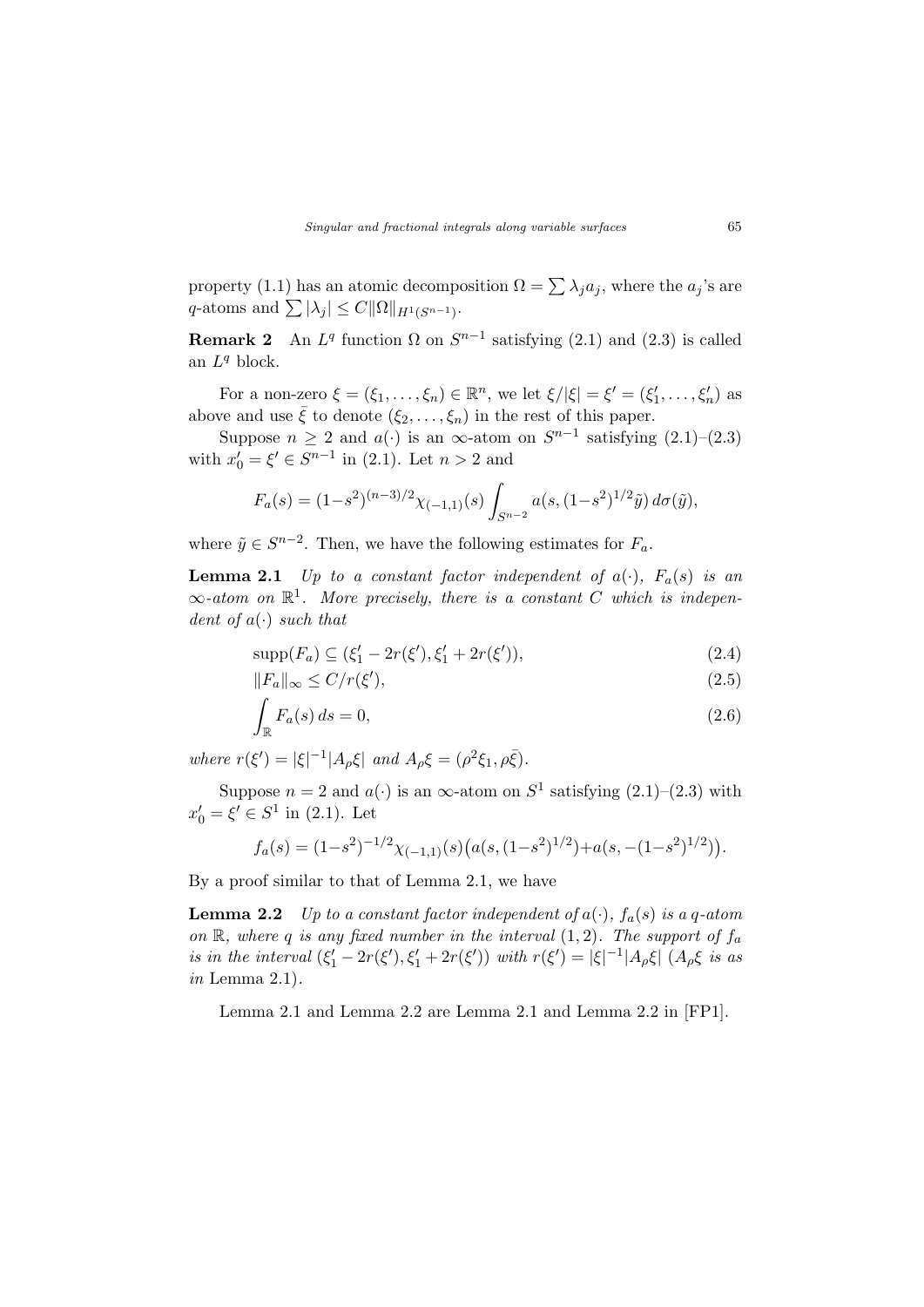## 3. Proof of Theorem 1

By the atomic decomposition of  $\Omega$ , we have

$$
||Tf||_p \le \sum |\lambda_j| ||B_j(f)||_p,
$$
\n(3.1)

where

$$
B_j(f)(x, x_*) = \int_{\mathbb{R}^n} b(|y|) |y|^{-n} a_j(y') f(x - y, x_* - \Gamma(|y|, x_*)) dy
$$
\n(3.2)

with  $a_j$  being an  $\infty$ -atom. Therefore, to prove the  $L^p$  boundedness of T, it suffices to show

$$
||B_j(f)||_p \le C||f||_p \tag{3.3}
$$

where C is independent of the atom  $a_i$ .

For simplicity in our argument, we denote  $a_j$  by a and  $B_j(f)$  by  $B(f)$ . Also without loss of generality we may assume that  $supp(a)$  is the ball  $B(1, \rho) \cap S^{n-1}$ , where  $1 = (1, 0, \ldots, 0)$  and  $B(x, r)$  denotes the closed ball in  $\mathbb{R}^n$  with center at x and radius r.

Let  $I_k$  be the interval  $[2^k, 2^{k+1})$  for each integer k. Then

$$
B(f)(x, x_*) = \sum_{k=-\infty}^{\infty} T_k f(x, x_*),
$$

where

$$
T_k f(x, x_*) = \int_{\mathbb{R}^n} b(|y|) |y|^{-n} a(y') \chi_{I_k}(|y|) f(x - y, x_* - \Gamma(|y|, x_*)) dy.
$$

Let  $\mathcal F$  be the Fourier transform acting on the x-variable. It is easy to see that  $\mathcal{F}(T_k f)(\xi, x_*)$  is equal to

$$
\int_{2^k \le |y| < 2^{k+1}} b(|y|) |y|^{-n} a(y') \mathcal{F}(f)(\xi, x_* - \Gamma(|y|, x_*)) e^{-i \langle y, \xi \rangle} dy.
$$

We have the following estimates on  $\mathcal{F}(T_kf)$ .

**Lemma 3.1** If  $\mu_{\Gamma}$  is bounded on  $L^{r}(\mathbb{R}^{m})$  for all  $1 < r \leq 2$ , then there exists  $\beta > 0$  such that

$$
\|\mathcal{F}(T_k f)(\xi,\cdot)\|_{L^2(\mathbb{R}^m)} \leq C|2^k A_\rho \xi| \|\mathcal{F}(f)(\xi,\cdot)\|_{L^2(\mathbb{R}^m)},\tag{*}
$$

$$
\|\mathcal{F}(T_k f)(\xi,\cdot)\|_{L^2(\mathbb{R}^m)} \leq C|2^k A_\rho \xi|^{-\beta} \|\mathcal{F}(f)(\xi,\cdot)\|_{L^2(\mathbb{R}^m)}; \tag{**}
$$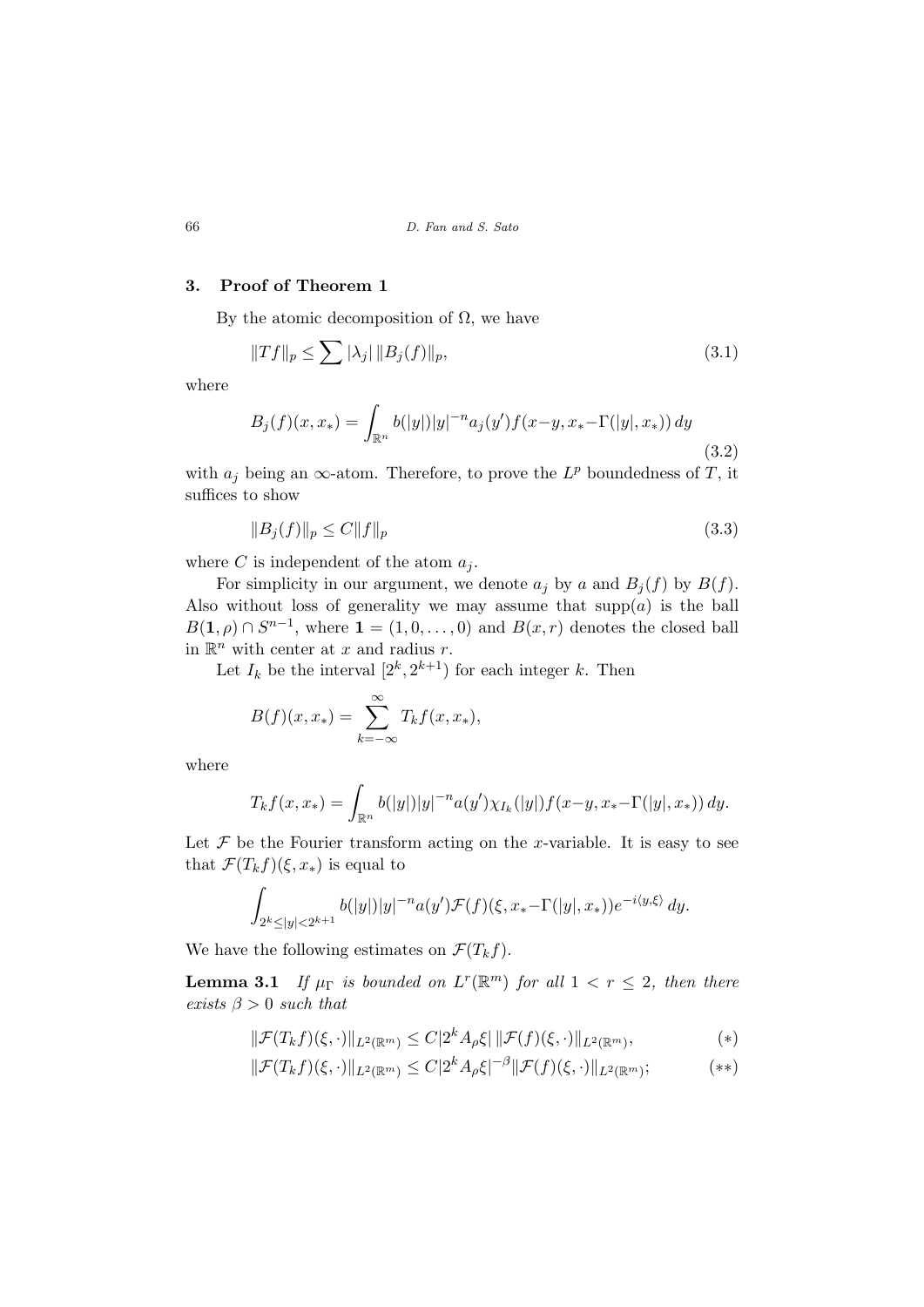where  $A_{\rho} \xi$  is as in Lemma 2.1; C is independent of  $k \in \mathbb{Z}$ ,  $\xi \in \mathbb{R}^n$  and  $\rho > 0$ .

*Proof.* We will only prove the case  $n > 2$  since we can prove the case  $n = 2$ essentially in the same way (using Lemma 2.2 instead of Lemma 2.1).

For any fixed  $\xi \in \mathbb{R}^n$  ( $\xi \neq 0$ ), we choose a rotation O such that  $O(\xi)$  =  $|\xi| = |\xi|(1,0,\ldots,0)$ . Let  $y' = (s, y'_2, y'_3, \ldots, y'_n)$ . Then it is easy to see that  $\mathcal{F}(T_kf)(\xi,x_*)$  is equal to

$$
\int_{I_k} b(t) t^{-1} \mathcal{F} f(\xi, x_* - \Gamma(t, x_*)) \int_{S^{n-1}} a(O^{-1}(y')) e^{-it|\xi| \langle \mathbf{1}, y' \rangle} d\sigma(y') dt,
$$

where  $O^{-1}$  is the inverse of O. Now  $a(O^{-1}(y'))$  is again an  $\infty$ -atom with support in  $B(\zeta', \rho) \cap S^{n-1}$ , where  $\zeta' = O^2 \xi' = O \mathbf{1}$ , since supp $(a) \subseteq B(\mathbf{1}, \rho) \cap$  $S^{n-1}$ . Note that  $\zeta_1' = \xi_1'$  and  $r(\zeta') = r(\xi')$ . Thus we have

$$
\mathcal{F}(T_k f)(\xi, x_*) = \int_{I_k} b(t) t^{-1} \mathcal{F}f(\xi, x_* - \Gamma(t, x_*))
$$

$$
\times \int_{\mathbb{R}} F_{a \circ O^{-1}}(s) e^{-it|\xi|s} ds dt,
$$

where  $F_{a\circ Q^{-1}}(s)$  is the function defined in Lemma 2.1. By Lemma 2.1, without loss of generality, we may assume that  $F_{a\circ Q^{-1}}$  is a q-atom on  $\mathbb{R}^1$ with support in  $(\xi_1'-2r(\xi'),\xi_1'+2r(\xi'))$  for some  $q>1$ . It is easy to see that  $A(s) = 2r(\xi')F_{a\circ Q^{-1}}(\xi_1' + 2r(\xi')s)$  is a q-atom with support in the interval  $(-1, 1)$ . Changing variables, we have that  $\mathcal{F}(T_k f)(\xi, x_*)$  is equal to

$$
\int_{I_k} t^{-1} b(t) \mathcal{F}f(\xi, x_* - \Gamma(t, x_*)) \int_{\mathbb{R}} A(s) e^{-2itr(\xi')|\xi|s} ds e^{-it\xi_1'} dt. \tag{3.4}
$$

We define  $g_{\xi}(x_*) = \mathcal{F}f(\xi, x_*)$ . By the cancellation condition of A, we obtain that

$$
\begin{aligned} \left| \mathcal{F}(T_k f)(\xi, x_*) \right| \\ &\leq C \int_{I_k} \left| g_{\xi}(x_* - \Gamma(t, x_*)) \int_{\mathbb{R}} A(s) \left\{ e^{-2itr(\xi')|\xi|s} - 1 \right\} ds \right| t^{-1} dt \\ &\leq C \int_{I_k} \left| g_{\xi}(x_* - \Gamma(t, x_*)) \right| r(\xi') |\xi| dt \\ &\leq C \left| 2^k A_\rho \xi \right| \mu_\Gamma(g_{\xi})(x_*). \end{aligned}
$$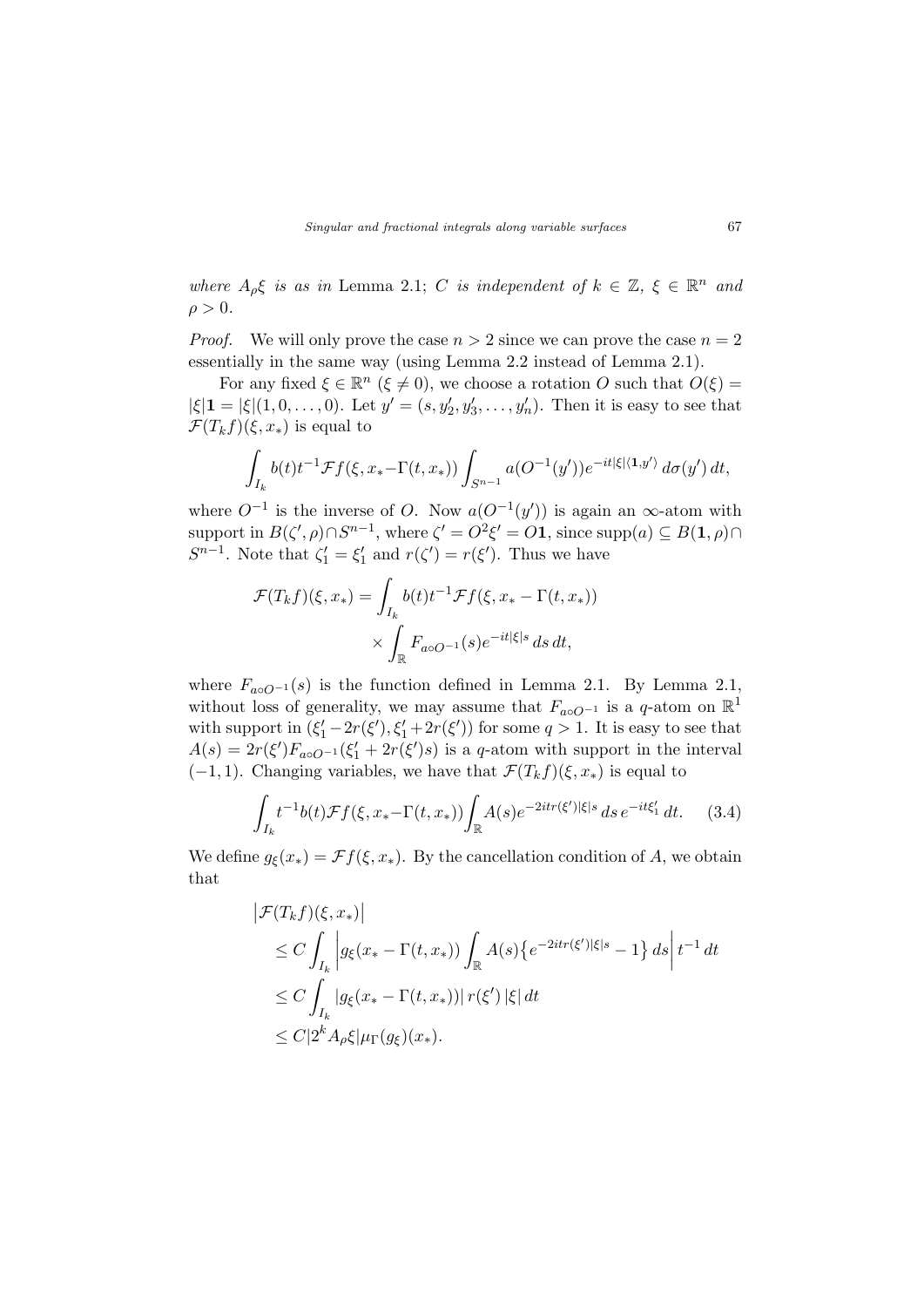By the  $L^2$  boundedness of  $\mu_{\Gamma}$ , we have

$$
\left(\int_{\mathbb{R}^m} |\mathcal{F}(T_k f)(\xi, x_*)|^2 dx_*\right)^{1/2} \leq C 2^k |A_\rho \xi| \|\mu_{\Gamma} g_{\xi}\|_{L^2(\mathbb{R}^m)}
$$
  

$$
\leq C 2^k |A_\rho \xi| \|g_{\xi}\|_{L^2(\mathbb{R}^m)},
$$

which proves (∗) of the lemma.

Using Hölder's inequality in (3.4), we have, for some  $q \in (1, 2)$ ,

$$
|\mathcal{F}(T_k f)(\xi, x_*)|
$$
  
\n
$$
\leq C \left( \int_{I_k} |g_{\xi}(x_* - \Gamma(t, x_*))|^{q} t^{-1} dt \right)^{1/q} 2^{-k(1-1/q)} \mathcal{J}_k
$$
  
\n
$$
\leq C \left\{ \mu_{\Gamma}(g_{\xi}^q)(x_*) \right\}^{1/q} 2^{-k/q'} \mathcal{J}_k,
$$

where  $q' = q/(q-1)$  and

$$
\mathcal{J}_k = \left\{ \int_{I_k} \left| \int_{\mathbb{R}} e^{-2itr(\xi')|\xi|s} A(s) \, ds \right|^{q'} dt \right\}^{1/q'}.
$$

After a change of variables, it is easy to see that

$$
\mathcal{J}_k \leq (2r(\xi')|\xi|)^{-1/q'} \left\{ \int_{\mathbb{R}} |\hat{A}(t)|^{q'} dt \right\}^{1/q'},
$$

where  $\hat{A}$  is the Fourier transform of A about the s-variable. So by the Hausdorff-Young inequality, we have  $\mathcal{J}_k \leq C(r(\xi')|\xi|)^{-1/q'}$ . This shows

$$
|\mathcal{F}(T_k f)(\xi, x_*)| \le C(r(\xi')|\xi| 2^k)^{-1/q'} \left\{ \mu_\Gamma(g_\xi^q)(x_*) \right\}^{1/q}
$$
\n
$$
= C(2^k |A_\rho \xi|)^{-1/q'} \left\{ \mu_\Gamma(g_\xi^q)(x_*) \right\}^{1/q}.
$$
\n(3.5)

Noting that  $\|\{\mu_{\Gamma} g_{\varepsilon}^q\|$  $\|\xi\|_{L^2(\mathbb{R}^m)} \leq C \|g_{\xi}\|_{L^2(\mathbb{R}^m)}$ , we prove  $(**)$  in the lemma.  $\Box$ 

**Remark 3** Let  $0 < \alpha < n$ ,  $\Omega \in L^q(S^{n-1})$  with  $q > 1$ , and

$$
I_{\alpha,k}f(x,x_*) = \int_{\mathbb{R}^n} |y|^{-n+\alpha} \chi_{I_k}(|y|) \Omega(y') f(x-y, x_* - \Gamma(|y|, x_*)) dy.
$$

Since an  $L^q$  function  $\Omega(y')$  on  $S^{n-1}$  can be viewed as an  $L^q$  block with  $S^{n-1}$ as its support, by checking the proof of Lemma 3.1, we can easily obtain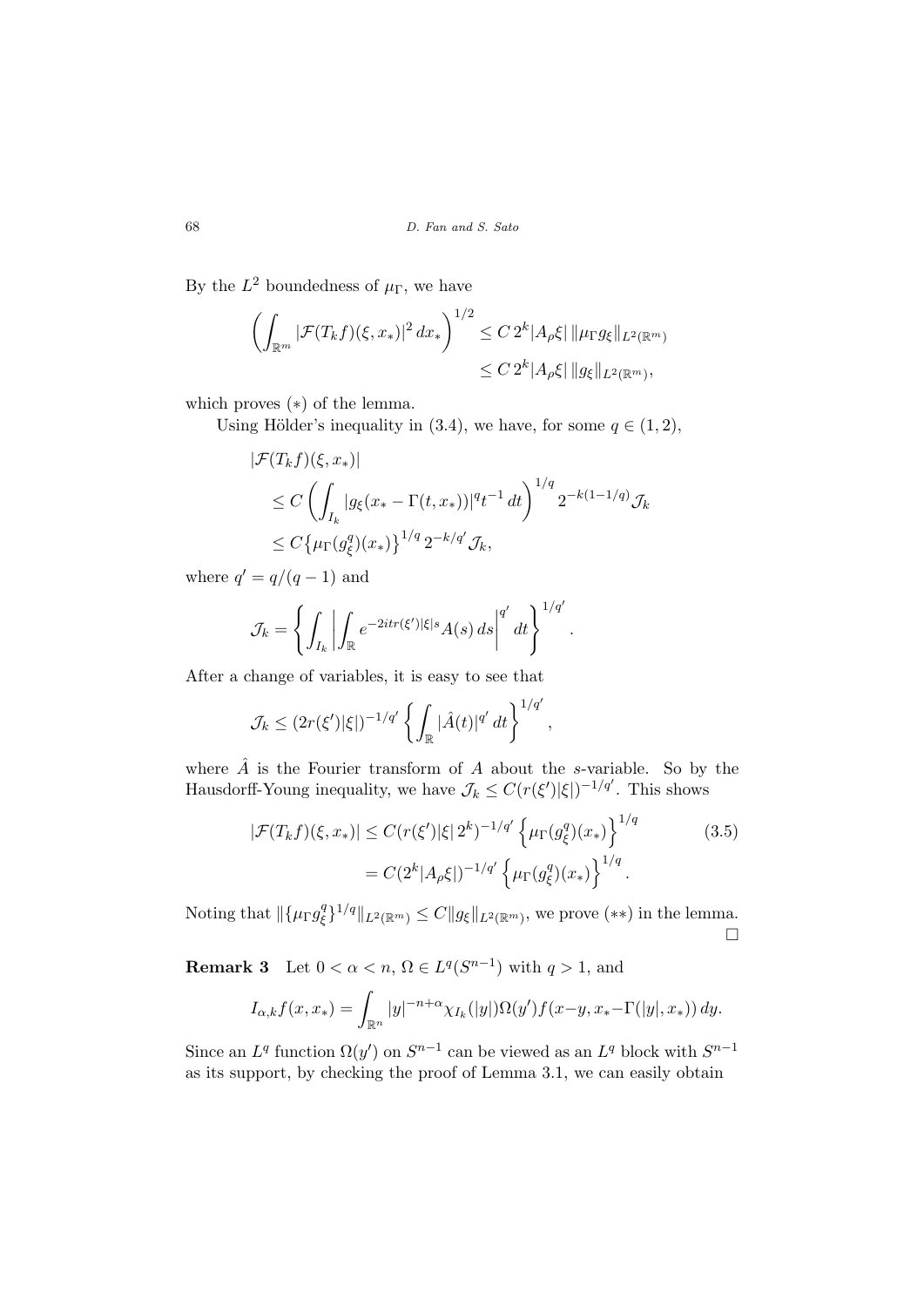**Lemma 3.2** Suppose that  $\mu_{\Gamma}$  is bounded on  $L^r(\mathbb{R}^m)$  for all  $r \in (1,2]$ , and  $\Omega \in L^q(S^{n-1}), q > 1$ . Then

$$
\|\mathcal{F}(I_{\alpha,k}f)(\xi,\cdot)\|_{L^2(\mathbb{R}^m)} \leq C \|\Omega\|_{L^q(S^{n-1})} 2^{\alpha k} \|\mathcal{F}f(\xi,\cdot)\|_{L^2(\mathbb{R}^m)}. \tag{3.6}
$$

Also, if  $n \geq 3$ , we have

$$
\|\mathcal{F}(I_{\alpha,k}f)(\xi,\cdot)\|_{L^{2}(\mathbb{R}^{m})} \leq C\|\Omega\|_{L^{q}(S^{n-1})} 2^{\alpha k} |2^{k}\xi|^{-\beta} \|\mathcal{F}f(\xi,\cdot)\|_{L^{2}(\mathbb{R}^{m})}
$$
\n(3.6')

for any  $\beta \in (0, 1/(q_*)')$ , where  $q_* = \min(q, 2)$ . If  $n = 2$ , then for any  $\beta \in$  $(0, 1/2q')$ , there is a constant  $C = C_\beta$  such that

$$
\|\mathcal{F}(I_{\alpha,k}f)(\xi,\cdot)\|_{L^{2}(\mathbb{R}^{m})} \leq C \|\Omega\|_{L^{q}(S^{n-1})} 2^{\alpha k} |2^{k}\xi|^{-\beta} \|\mathcal{F}f(\xi,\cdot)\|_{L^{2}(\mathbb{R}^{m})}. \tag{3.6''}
$$

The constant C in  $(3.6)$ - $(3.6'')$  is independent of  $\xi$ , k, f and  $\Omega$ .

In proving Lemma 3.2, the following observation is useful.

#### Lemma 3.3

(1) Let  $n \geq 3$  and  $\Lambda \in L^q(S^{n-1}), 1 \leq q < \infty$ . Put

$$
F(s) = (1 - s^2)^{(n-3)/2} \chi_{(-1,1)}(s) \int_{S^{n-2}} \Lambda(s, (1 - s^2)^{1/2} \tilde{y}) d\sigma(\tilde{y}).
$$

Then  $||F||_{L^q(\mathbb{R}^1)} \leq C||\Lambda||_{L^q(S^{n-1})}$  and  $\int_{-1}^1 F(s) ds = 0$  if  $\overline{\phantom{a}}$  $\int_{S^{n-1}} \Lambda(y')\,d\sigma(y')=0.$ 

(2) Let  $\lambda \in L^1(S^1)$  (the case  $n=2$ ) and

$$
f(s) = (1 - s^2)^{-1/2} \chi_{(-1,1)}(s) \left( \lambda(s, (1 - s^2)^{1/2}) + \lambda(s, -(1 - s^2)^{1/2}) \right).
$$

Then  $||f||_{L^1(\mathbb{R}^1)} \le ||\lambda||_{L^1(S^1)}$  and  $\int_{-1}^1 f(s) ds = 0$  if  $\int_{S^1} \lambda(y') d\sigma(y') = 0$ .

*Proof.* We give the proof of (1) only. The proof of (2) is similar. Let  $n \geq 3$ and note that  $(1-s^2)^{q(n-3)/2} \leq (1-s^2)^{(n-3)/2}$  for  $s \in (-1,1)$ . Therefore

$$
\int_{-1}^{1} |F(s)|^q ds
$$
\n
$$
\leq \int_{-1}^{1} (1 - s^2)^{(n-3)/2} \left( \int_{S^{n-2}} \left| \Lambda(s, (1 - s^2)^{1/2} \tilde{y}) \right| d\sigma(\tilde{y}) \right)^q ds
$$
\n
$$
\leq C \int_{-1}^{1} (1 - s^2)^{(n-3)/2} \left( \int_{S^{n-2}} \left| \Lambda(s, (1 - s^2)^{1/2} \tilde{y}) \right|^q d\sigma(\tilde{y}) \right) ds
$$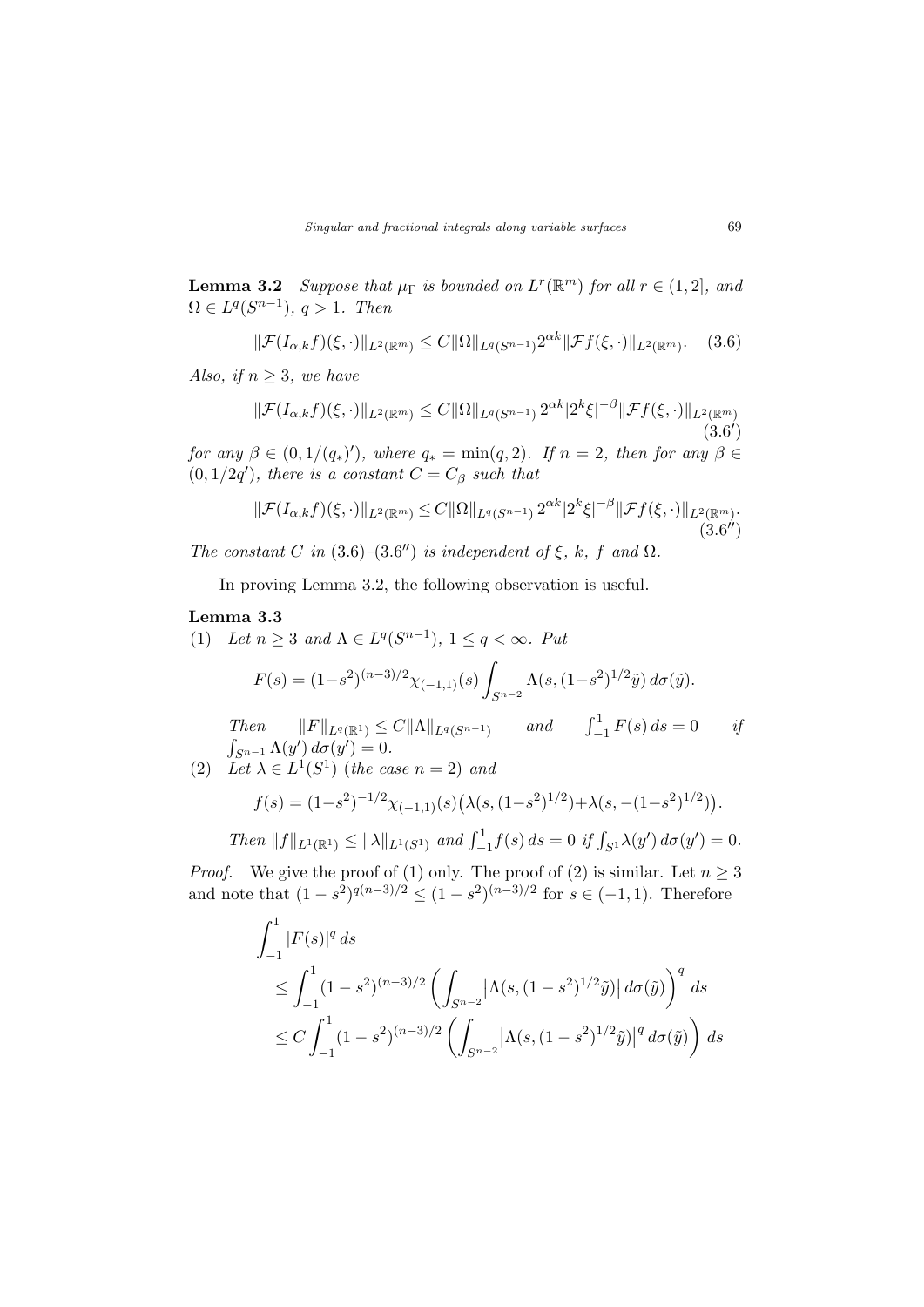70 D. Fan and S. Sato

$$
= C \int_{S^{n-1}} |\Lambda(y')|^q d\sigma(y'),
$$

where the second inequality follows by Hölder's inequality. The equality  $\mathbb{R}^d$  $\frac{W}{r^1}$  $\int_{-1}^{1} F(s) ds = \int_{S^{n-1}} \Lambda d\sigma$  implies the second assertion. This completes the proof of Lemma 3.3.  $\Box$ 

Proof of Lemma 3.2. By checking the proof of Lemma 3.1 and applying Lemma 3.3, we can easily obtain  $(3.6)$  and  $(3.6')$ . To prove  $(3.6'')$ , we follow the idea on page 551 of [DR], assuming  $||\Omega||_{L^q(S^{n-1})} = 1$ .

$$
\begin{aligned} |\mathcal{F}(I_{\alpha,k}f)(\xi, x_*)| \\ &\leq C \, 2^{\alpha k} \int_{2^k}^{2^{k+1}} t^{-1} |\mathcal{F}(f)(\xi, x_* - \Gamma(t, x_*)) I_t(\xi)| \, dt \\ &\leq C \, 2^{\alpha k} \left( 2^{-k} \int_{2^k}^{2^{k+1}} |\mathcal{F}(f)(\xi, x_* - \Gamma(t, x_*))|^s \, dt \right)^{1/s} \\ &\times \left( \int_{2^k}^{2^{k+1}} t^{-1} |I_t(\xi)|^r \, dt \right)^{1/r} \end{aligned}
$$

where s is less than and sufficiently close to 2,  $r = s/(s-1)$  and

$$
I_t(\xi) = \int_{S^{n-1}} \Omega(y') e^{-it\langle \xi, y' \rangle} d\sigma(y').
$$

Noting  $|I_t(\xi)|^r \leq C |I_t(\xi)|^2$  and that from [DR], for any  $\beta < 1/2q^r$ 

$$
\left(\int_{2^k}^{2^{k+1}} t^{-1} |I_t(\xi)|^2 dt\right)^{1/r} \leq C|2^k \xi|^{-\beta} \tag{*}
$$

if r is sufficiently close to 2. Now for any  $0 < \beta < 1/2q'$ , fix an  $s < 2$  such that  $r = s/(s-1)$  makes the above (\*) true. Then using the  $L^{2/s}$  boundedness of  $\mu_{\Gamma}$  we easily obtain (3.6").  $\mathbb{Z}$ ).

Now we turn to prove Theorem 1. Let  $\{\Phi_j\}_{-\infty}^{\infty}$  be a smooth partition of unity in  $(0, \infty)$  adapted to the intervals  $(2^{j-1}, 2^{j+1})$ . To be precise, we choose a radial function  $\Phi \in C^{\infty}(\mathbb{R}^n)$  satisfying supp $(\Phi) \subset \{x : 1/2 \leq$  $|x| \leq 2$ ;  $0 \leq \Phi(x) \leq 1$  and  $\Phi(x) > c > 0$  if  $3/5 \leq |x| \leq 5/3$ . We define  $\Phi_j \in C^{\infty}(\mathbb{R})$  by  $\Phi_j(t) = \Phi(2^{j}x)$  ( $|t| = |x|$ ) and require that  $\Phi$  satisfies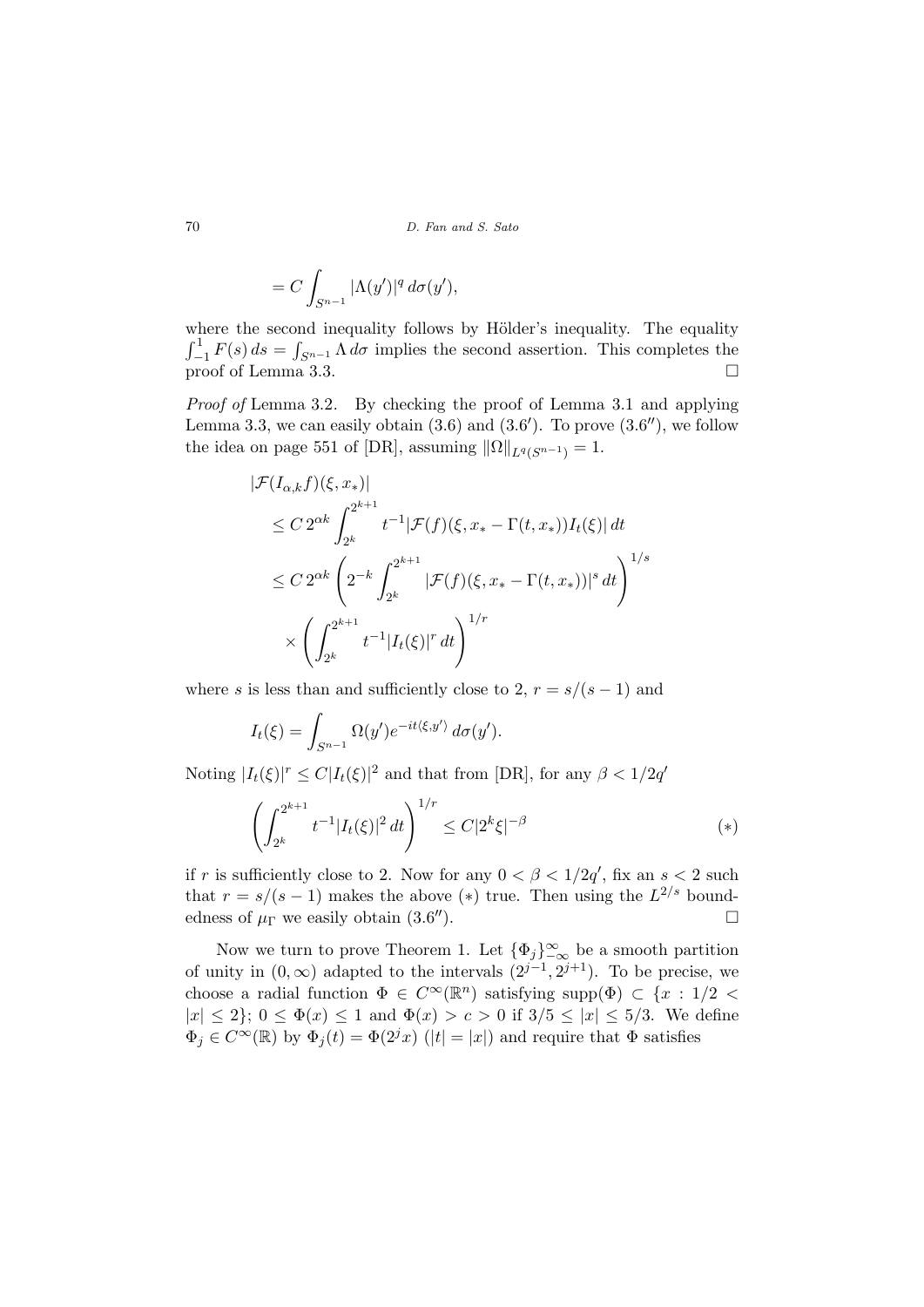Singular and fractional integrals along variable surfaces  $71$ 

$$
\sum_{j=-\infty}^{\infty} \Phi_j(t)^2 = 1 \quad \text{for all } t \neq 0.
$$

It is easy to see

$$
supp(\Phi_j) \subset (2^{-j-1}, 2^{-j+1}).
$$

Define the multiplier operators  $S_j$  on  $\mathcal{S}(\mathbb{R}^{n+m})$  (the Schwartz space) by

$$
\mathcal{F}(S_j f)(\xi, x_*) = \mathcal{F}(f)(\xi, x_*) \Phi_j(|A_{\rho} \xi|).
$$

Following the proof of Lemma in [DR], we decompose the operator  $B(f)$  by

$$
B(f) = \sum_{j} \left( \sum_{k} S_{j+k}(T_k(S_{j+k}f)) \right) = \sum_{j} \tilde{T}_j f. \tag{3.7}
$$

By the Littlewood-Paley theory, for any  $q \in (1,\infty)$ 

$$
\|\tilde{T}_j f\|_{L^q(\mathbb{R}^{n+m})} \le C \left\| \left( \sum_k |T_k(S_{j+k} f)|^2 \right)^{1/2} \right\|_{L^q(\mathbb{R}^{n+m})},\tag{3.8}
$$

$$
\left\| \left( \sum_{k} |S_{j+k} f|^2 \right)^{1/2} \right\|_{L^q(\mathbb{R}^{n+m})} \le C \|f\|_{L^q(\mathbb{R}^{n+m})}.
$$
 (3.8')

Note that the operators  $S_j$  depend on the linear transform  $A_{\rho}$ . But by checking the proof of the classical Littlewood-Paley theory (see [St1]), one easily sees that the constant C in (3.8) and (3.8') is independent of  $A_{\rho}$ , so that it is also independent of atoms. We now give the  $L^2$  estimate of  $\tilde{T}_j f$ . By (3.8) and the Plancherel theorem,

$$
\begin{aligned} \|\tilde{T}_j f\|_2^2 &\leq C \sum_k \int_{\mathbb{R}^n} \int_{\mathbb{R}^m} |T_k(S_{j+k}f)(y, y_*)|^2 \, dy \, dy_* \\ &= C \sum_k \int_{\mathbb{R}^n} \left| \Phi_{j+k}(|A_{\rho} \xi|) \right|^2 \int_{\mathbb{R}^m} |\mathcal{F}(T_k f)(\xi, y_*)|^2 \, dy_* \, d\xi \\ &\leq C \sum_k \int_{D_{j+k}} \int_{\mathbb{R}^m} |\mathcal{F}(T_k f)(\xi, y_*)|^2 \, dy_* \, d\xi, \end{aligned}
$$

where  $D_j = \{ \xi : 2^{-j-1} \leq |A_\rho \xi| \leq 2^{-j+1} \}.$  By Remark 1, the  $L^q$  boundedness of  $M_{\Gamma}$  implies the  $L^q$  boundedness of  $\mu_{\Gamma}$ . So we can invoke Lemma 3.1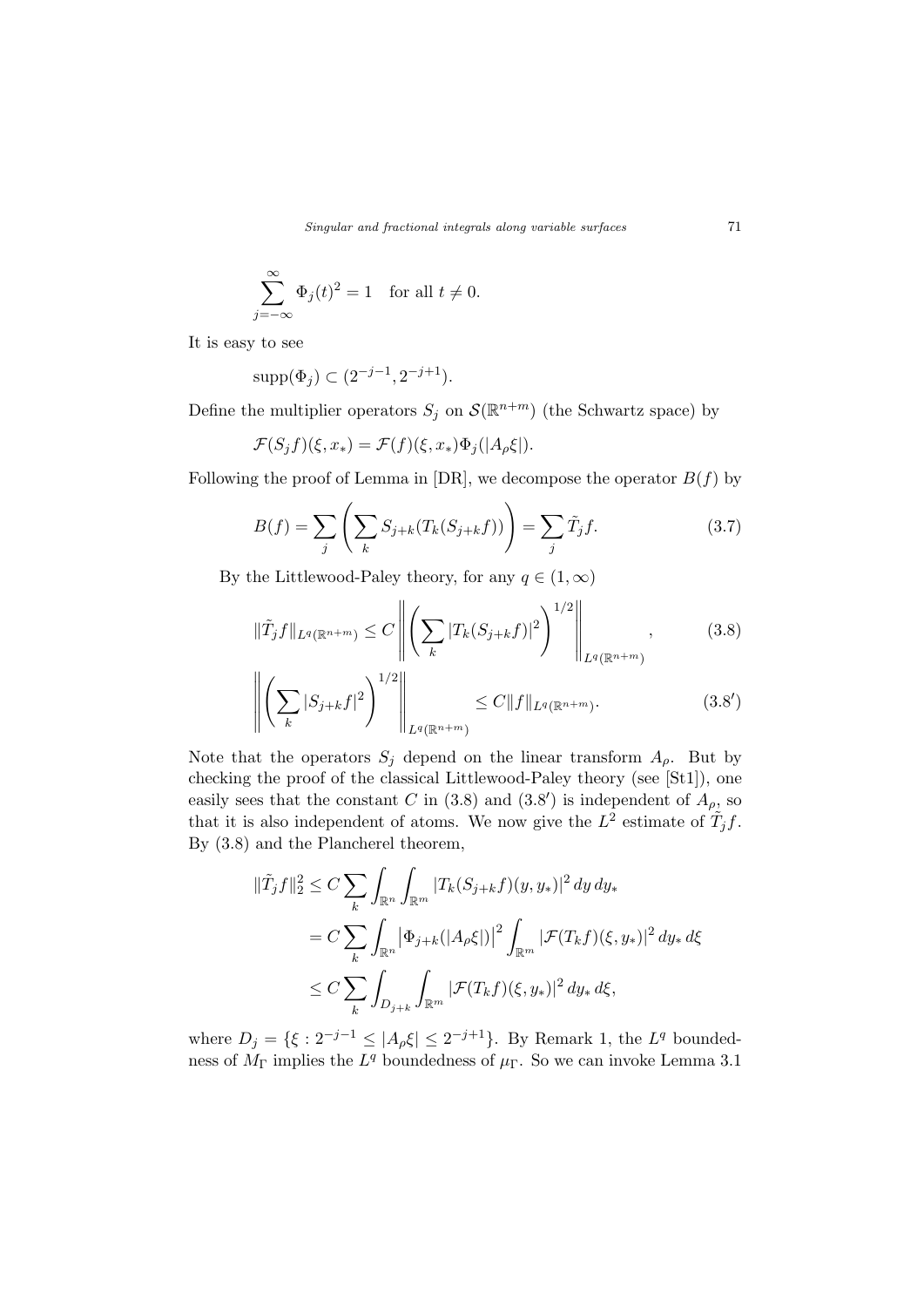in our proof. If  $j \geq 0$ , by  $(*)$  in Lemma 3.1,

$$
\begin{aligned} \|\tilde{T}_j f\|_2^2 &\leq C \sum_k \int_{\mathbb{R}^m} \left( \int_{D_{j+k}} |\mathcal{F}(f)(\xi, x_*)|^2 (2^k |A_\rho \xi|)^2 \, d\xi \right) dx_* \\ &\leq C \, 2^{-2j} \int_{\mathbb{R}^m} \left( \sum_k \int_{D_{j+k}} |\mathcal{F}(f)(\xi, x_*)|^2 \, d\xi \right) dx_* \\ &\leq C \, 2^{-2j} \int_{\mathbb{R}^{n+m}} |\mathcal{F}(f)(\xi, x_*)|^2 \, d\xi \, dx_*, \end{aligned}
$$

which shows

$$
\|\tilde{T}_j f\|_2 \le C 2^{-j} \|f\|_2. \tag{3.9}
$$

Similarly, using  $(**)$  in Lemma 3.1, we have for  $j < 0$ 

$$
\|\tilde{T}_j f\|_2 \le C 2^{j\beta} \|f\|_2. \tag{3.10}
$$

Next, we estimate the  $L^q$  norm of  $\tilde{T}_j$ . We want to prove, for all  $q \in$  $(1, 2),$ 

$$
\|\tilde{T}_j f\|_{L^q(\mathbb{R}^{m+n})} \le C \|f\|_{L^q(\mathbb{R}^{m+n})},\tag{3.11}
$$

where C is independent of the atom a.

Since  $||B(f)||_p \leq C \sum_j ||\tilde{T}_j f||_p$ , we easily complete the proof of Theorem 1 by applying interpolation to the results  $(3.9)$ – $(3.11)$ . So it remains to prove  $(3.11)$ . Now by  $(3.8)$  and  $(3.8')$ , it suffices to show that

$$
\left\| \left( \sum_{k=-\infty}^{\infty} |T_k(S_{j+k}f)|^2 \right)^{1/2} \right\|_{L^q} \le c \left\| \left( \sum_{k=-\infty}^{\infty} |S_{j+k}f|^2 \right)^{1/2} \right\|_{L^q}.
$$
 (3.12)

Alternatively, it suffices to show

$$
\left\| \left( \sum_{k=-\infty}^{\infty} |T_k f_k|^2 \right)^{1/2} \right\|_{L^q} \le C \left\| \left( \sum_{k=-\infty}^{\infty} |f_k|^2 \right)^{1/2} \right\|_{L^q}, \tag{3.12'}
$$

for any arbitrary functions  $\{f_k\}$  on  $\mathbb{R}^{n+m}$ . We define a linear operator  $\mathcal T$  on  ${f_k(x, x_*)}$  by  $\mathcal{T}{f_k(x, x_*)} = {(T_k f_k)(x, x_*)}$ . For any  $p > 1$ , we consider the mix norm

$$
||\mathcal{T}\{f_k(x,x_*)\}||_{L^p(\ell^{\infty},\mathbb{R}^{n+m})}=||\sup_k |T_kf_k|||_{L^p(\mathbb{R}^{n+m})}.
$$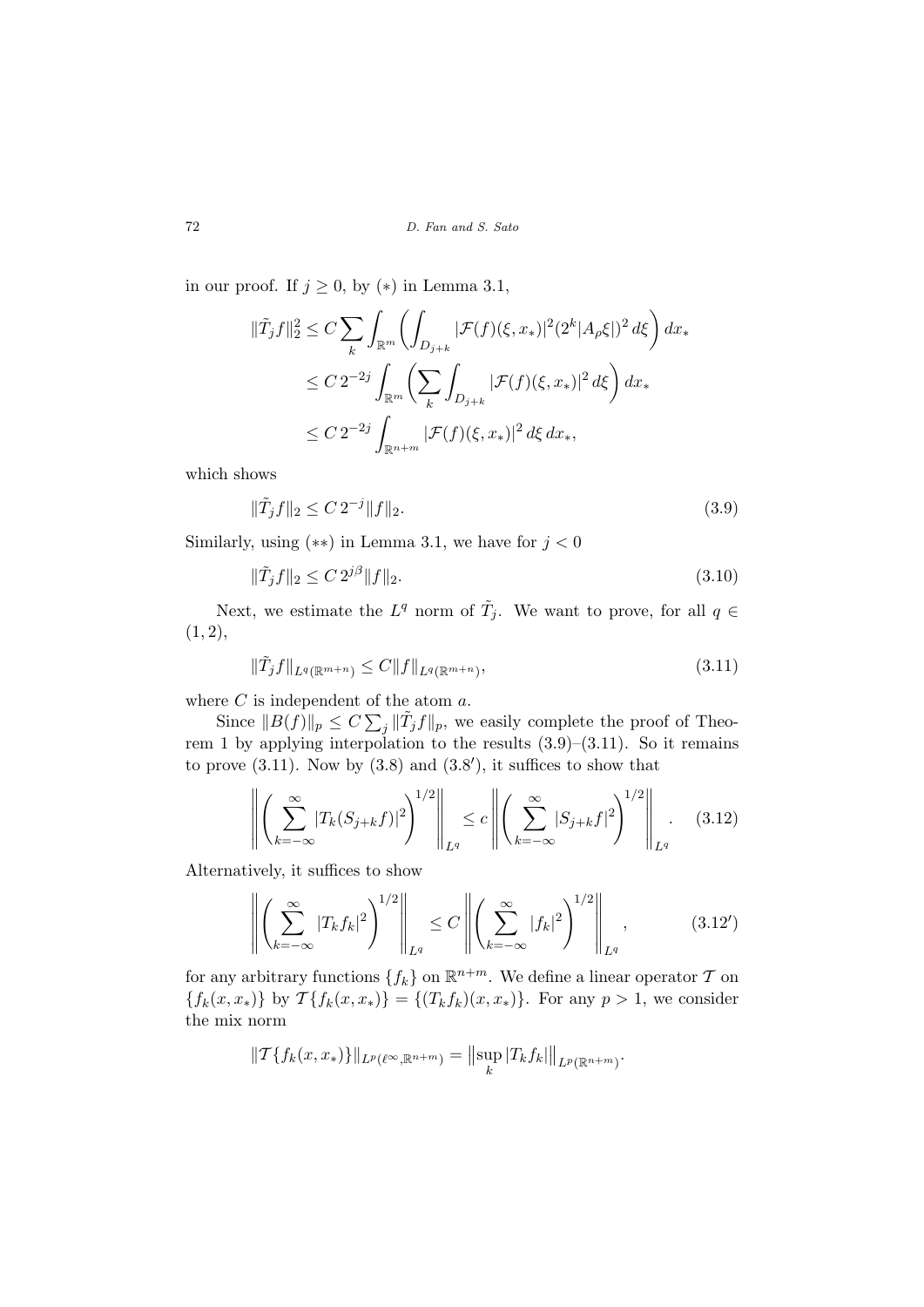Remember that  $|T_k f_k|$  is bounded by

$$
\int_{2^{k} \leq |y| < 2^{k+1}} |b(|y|)a(y')| |y|^{-n} |f_{k}(x - y, x_{*} - \Gamma(|y|, x_{*}))| dy
$$
\n
$$
\leq C \int_{2^{k}}^{2^{k+1}} t^{-1} \int_{S^{n-1}} |a(y')| |f_{k}(x - ty', x_{*} - \Gamma(t, x_{*}))| d\sigma(y') dt
$$
\n
$$
\leq C \sup_{k} \int_{2^{k}}^{2^{k+1}} t^{-1} \int_{S^{n-1}} |a(y')| |f^{*}(x - ty', x_{*} - \Gamma(t, x_{*}))| d\sigma(y') dt,
$$

where  $f^*(x, x_*) = \sup_k |f_k(x, x_*)|$ . Thus

$$
\sup_{k} |T_{k}f_{k}(x, x_{*})| \leq C \int_{S^{n-1}} |a(y')| M_{y', \Gamma} f^{*}(x, x_{*})| d\sigma(y') \qquad (3.13)
$$

where

$$
M_{y',\Gamma} f^*(x, x_*) = \sup_{k \in \mathbb{Z}} 2^{-k} \int_{2^k}^{2^{k+1}} |f^*(x - ty', x_* - \Gamma(t, x_*))| dt,
$$

and hence

$$
\left\| \sup_{k} |T_{k} f_{k}| \right\|_{L^{p}(\mathbb{R}^{n+m})} \leq C \left\| \int_{S^{n-1}} |a(y')| M_{y',\Gamma} f^* d\sigma(y') \right\|_{L^{p}(\mathbb{R}^{n+m})}
$$
  
 
$$
\leq C \int_{S^{n-1}} |a(y')| \|M_{y',\Gamma} f^* \|_{L^{p}(\mathbb{R}^{n+m})} d\sigma(y').
$$
  
(3.14)

Now we claim that

$$
||M_{y',\Gamma}g||_{L^{p}(\mathbb{R}^{n+m})} \leq C||g||_{L^{p}(\mathbb{R}^{n+m})}
$$
\n(3.15)

with C independent of y'. For each fixed y', choose a rotation R such that  $Ry' = \mathbf{1} = (1, 0, \dots, 0)$ . Let  $R^{-1}$  be the inverse of R. For any function g, we define the function  $g_R$  by  $g_R(x, x_*) = g(Rx, x_*)$  so that  $g(x - ty', x_* - \Gamma(t, x_*)) = g_{R^{-1}}(Rx - t\mathbf{1}, x_* - \Gamma(t, x_*)).$  Let  $x = (x_1, \bar{x}).$ Then

$$
\|M_{y',\Gamma}g\|_{L^p(\mathbb{R}^{n+m})}^p
$$
  
=  $\int_{\mathbb{R}^{n+m}} \left( \sup_{k \in \mathbb{Z}} 2^{-k} \int_{2^k} 2^{k+1} |g_{R^{-1}}(Rx - t\mathbf{1}, x_* - \Gamma(t, x_*))| dt \right)^p dx dx_*$   
=  $\int_{\mathbb{R}^{n+m}} \left( \sup_{k \in \mathbb{Z}} 2^{-k} \int_{2^k} 2^{k+1} |g_{R^{-1}}(x - t\mathbf{1}, x_* - \Gamma(t, x_*))| dt \right)^p dx dx_*$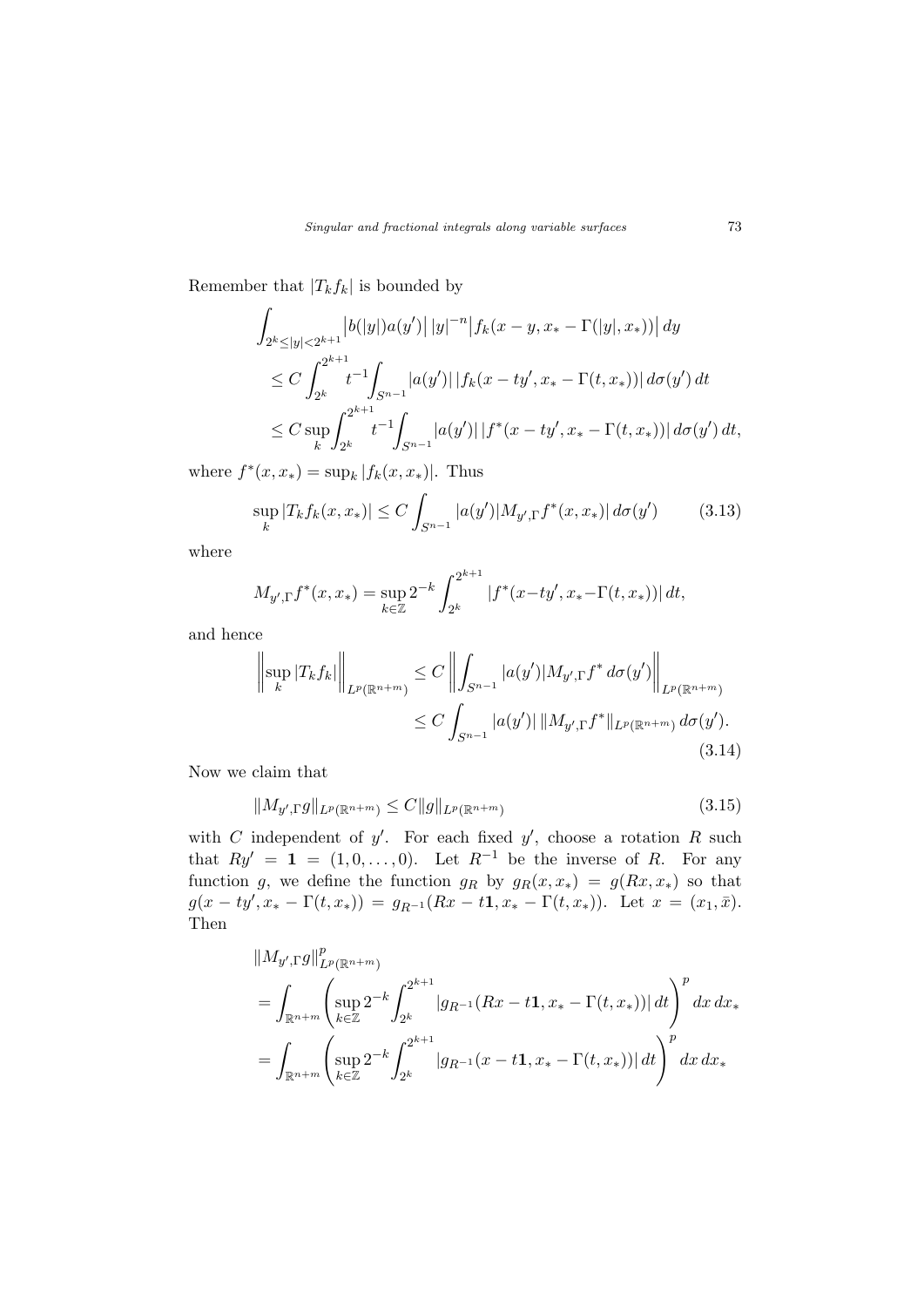#### 74 D. Fan and S. Sato

$$
= \int_{\mathbb{R}^{n+m}} \left( \sup_{k \in \mathbb{Z}} 2^{-k} \int_{2^k} 2^{k+1} |g_{R^{-1}}(x_1 - t, \bar{x}, x_* - \Gamma(t, x_*))| dt \right)^p dx dx_*
$$
  
= 
$$
\int_{\mathbb{R}^{n-1}} \int_{\mathbb{R}^{1+m}} \left( \sup_{k \in \mathbb{Z}} 2^{-k} \int_{2^k} 2^{k+1} |g_{R^{-1}}(x_1 - t, \bar{x}, x_* - \Gamma(t, x_*))| dt \right)^p dx
$$
  

$$
dx_1 dx_* d\bar{x}.
$$

Let  $h(x_1, x_*) = g_{R^{-1}}(x_1, \bar{x}, x_*)$ . Then, the last integral above is equal to

$$
\int_{\mathbb{R}^{n-1}} \| M_{\Gamma}h\|^p_{L^p(\mathbb{R}^{m+1})}\, d\bar{x}.
$$

By the  $L^p$  boundedness of  $M_{\Gamma}$ , we have

$$
\int_{\mathbb{R}^{n-1}} \|M_{\Gamma}h\|_{L^p(\mathbb{R}^{m+1})}^p d\bar{x} \leq C \int_{\mathbb{R}^{n+m}} |g_{R^{-1}}(x, x_*)|^p dxdx_*= C \|g\|_{L^p(\mathbb{R}^{n+m})}^p.
$$

Obviously the above constant C is independent of  $y'$ . Thus  $(3.15)$  is proved. By  $(3.14)$  and  $(3.15)$  we have

$$
\|T\{f_k\}\|_{L^p(\ell^{\infty}, \mathbb{R}^{n+m})} \le C \|\{f_k\}\|_{L^p(\ell^{\infty}, \mathbb{R}^{n+m})}.
$$
\n(3.16)

On the other hand, for any  $r > 1$ , we can estimate the mix norm

$$
\|T\{f_k\}\|_{L^r(\ell^r,\mathbb{R}^{n+m})}^r = \sum_k \int_{\mathbb{R}^{n+m}} |T_k f_k(x,x_*)|^r dx dx_*
$$

as follows. We first note that

$$
|T_k f_k(x, x_*)|^r
$$
  
=  $\left| \int_{\mathbb{R}^n} b(|y|) |y|^{-n} a(y') \chi_{I_k}(|y|) f_k(x - y, x_* - \Gamma(|y|, x_*)) dy \right|^r$   
 $\leq C \left\{ \int_{2^k \leq |y| \leq 2^{k+1}} |y|^{-n} |a(y') f_k(x - y, x_* - \Gamma(|y|, x_*))| dy \right\}^r$   
 $\leq C \left\{ \int_{S^{n-1}} \int_{I_k} t^{-1} |f_k(x - ty', x_* - \Gamma(t, x_*))| dt |a(y')| d\sigma(y') \right\}^r$ 

Using the method of rotation similar to the estimates for (3.14) and (3.15) we have

$$
\|T\{f_k\}\|_{L^r(\ell^r,\mathbb{R}^{n+m})} \le C \|\{f_k\}\|_{L^r(\ell^r,\mathbb{R}^{n+m})} \quad \text{for all } r > 1. \tag{3.17}
$$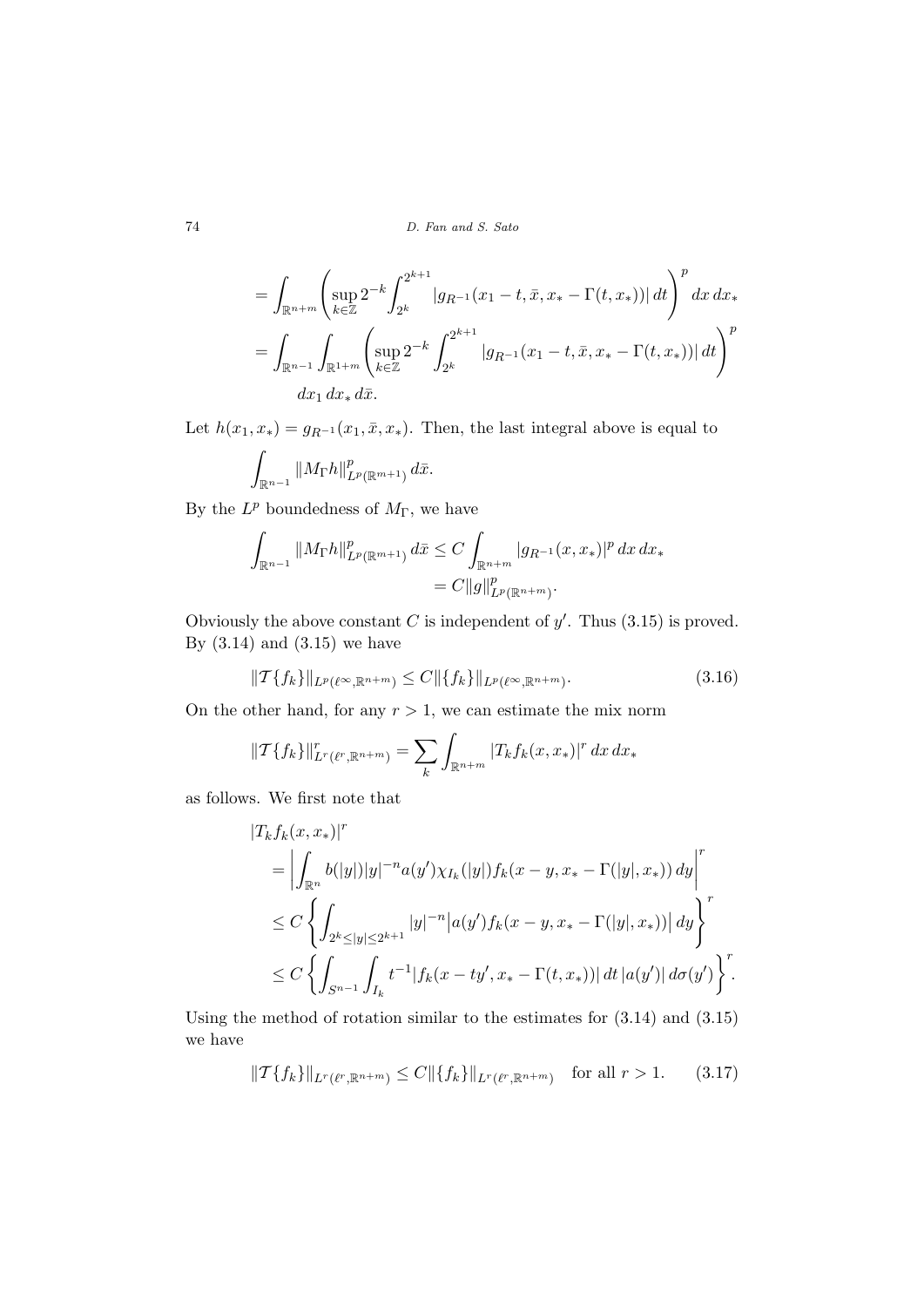Now  $(3.12')$  follows by interpolating between  $(3.16)$  and  $(3.17)$ .

We note that to prove the  $L^2$  boundedness of Theorem 1, we only use the  $L^q$  boundedness of  $\mu_{\Gamma}$ . Thus we have the following:

**Corollary 1** Suppose that  $\Omega \in H^1(S^{n-1})$  satisfying (1.1). If  $\mu_{\Gamma}$  is bounded on  $L^q(\mathbb{R}^m)$  for all  $q>1$ , then T is bounded on  $L^2(\mathbb{R}^{n+m})$ .

The examples of surfaces  $\Gamma(t, x_*)$  whose maximal operators  $\mu_{\Gamma}$  are bounded on  $L^q(\mathbb{R}^m)$  can be found in [CSWW].

As an application of the proof of Theorem 1, we can have a result for a variable kernel. Let  $\Omega(x, x_*)$  be a measurable function on  $\mathbb{R}^n \times \mathbb{R}^m$  which is homogeneous of degree zero with respect to the variable  $x$ . We assume that, for each  $x_* \in \mathbb{R}^m$ ,  $\Omega(\cdot, x_*) \in L^1(S^{n-1})$  and

$$
\int_{S^{n-1}} \Omega(x', x_*) \, d\sigma(x') = 0. \tag{3.18}
$$

Let b be a bounded function on  $\mathbb{R}_+$ . We consider a singular integral of the following form:

$$
Tf(x, x_*) = \text{p.v.} \int_{\mathbb{R}^n} f(x - y, x_* - \Gamma(|y|, x_*)) b(|y|) |y|^{-n} \Omega(y', x_*) \, dy,
$$
\n(3.19)

where  $\Gamma$  is a suitable function such that the principal value integral exists for test functions f.

Corollary 2 Let  $1 < p \le 2$  and  $p/(p-1) < r < \infty$ . Suppose  $\Omega(x, x_*)$ satisfies (3.18) and

$$
\sup_{x_* \in \mathbb{R}^m} \int_{S^{n-1}} |\Omega(x', x_*)|^r \, d\sigma(x') < \infty. \tag{3.20}
$$

Then the singular integral operator  $T$  defined by  $(3.19)$  is bounded on  $L^p(\mathbb{R}^{n+m})$  provided that  $M_{\Gamma}$  is bounded on  $L^q(\mathbb{R}^{m+1})$  for all  $q>1$ .

Proof. Let

$$
T_k f(x, x_*) = \int_{\mathbb{R}^n} f(x - y, x_* - \Gamma(|y|, x_*)) \chi_{I_k}(|y|) b(|y|) \Omega(y', x_*) |y|^{-n} dy.
$$

Since  $\Omega(\cdot, x_*)$  can be regarded as an atom on  $S^{n-1}$ , by the proofs of Lemmas 3.1 and 3.2 we have, for some  $\beta > 0$ ,

$$
\|\mathcal{F}(T_k f)(\xi,\cdot)\|_{L^2(\mathbb{R}^m)} \leq C \min\{|2^k \xi|, |2^k \xi|^{-\beta}\} \|\mathcal{F}f(\xi,\cdot)\|_{L^2(\mathbb{R}^m)}.
$$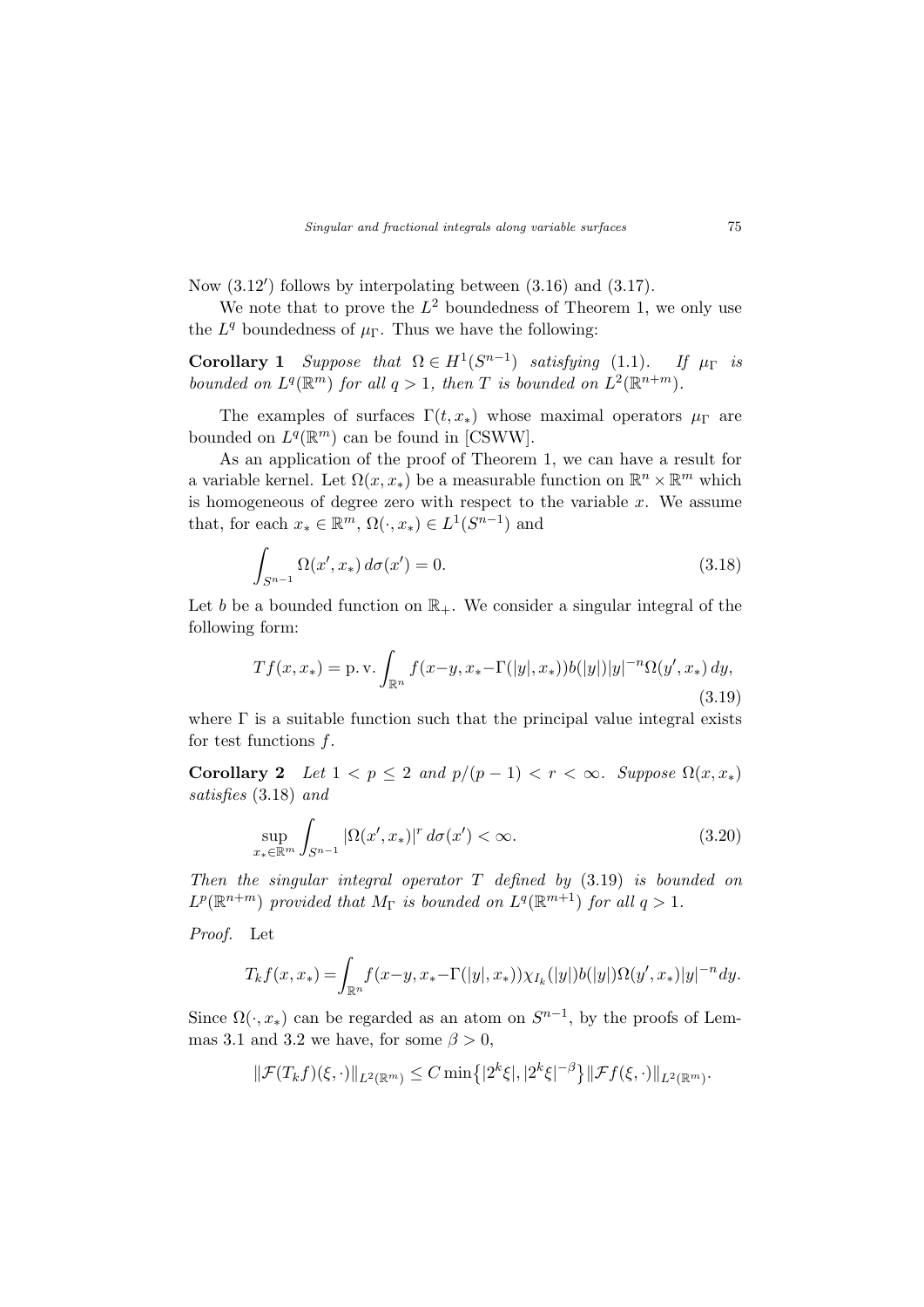Therefore by the proof of Theorem 1, to complete the proof of the corollary it suffices to show the vector valued inequality

$$
\left\| \left( \sum |T_k f_k|^2 \right)^{1/2} \right\|_{L^q} \le C \left\| \left( \sum |f_k|^2 \right)^{1/2} \right\|_{L^q},\tag{3.21}
$$

where q is chosen to satisfy  $1 < q < p$  and  $q' < r$ . Let

$$
Nf(x, x_*) = \int_{S^{n-1}} |\Omega(y', x_*)| M_{y', \Gamma} f(x, x_*) d\sigma(y')
$$

where  $M_{y',\Gamma}$  is defined as in (3.13). Then by applying the interpolation argument in the proof of Theorem 1, to prove (3.21) it suffices to prove the  $L^q(\mathbb{R}^{n+m})$  boundedness of the operator N. Now by Hölder's inequality and (3.20) we have

$$
Nf(x, x_*) \leq \left(\int_{S^{n-1}} |\Omega(y', x_*)|^r d\sigma(y')\right)^{1/r} \times \left(\int_{S^{n-1}} |M_{y', \Gamma} f(x, x_*)|^{r'} d\sigma(y')\right)^{1/r'} \leq C \left(\int_{S^{n-1}} |M_{y', \Gamma} f(x, x_*)|^{r'} d\sigma(y')\right)^{1/r'},
$$

where C is independent of  $x_*$ . Thus by Minkowski's inequality and (3.15) we have

$$
||Nf||_{L^{q}(\mathbb{R}^{n+m})} \leq C \left( \int_{S^{n-1}} ||M_{y',\Gamma}f||_{L^{q}(\mathbb{R}^{n+m})}^{r'} d\sigma(y') \right)^{1/r'} \leq C ||f||_{L^{q}(\mathbb{R}^{n+m})}.
$$

This completes the proof.  $\Box$ 

**Remark 4** For  $r > 0$ , let  $\Delta_r$  denote the collection of measurable functions  $b(t)$  on  $\mathbb{R}_+$  satisfying

$$
||b||_{\Delta_r} = \left(\sup_{R>0} R^{-1} \int_0^R |b(t)|^r dt\right)^{1/r} < \infty.
$$

Then by checking the proof, in Theorem 1 we can replace the requirement of b being bounded by a slightly less restrictive one:  $b \in \bigcap_{r>1} \Delta_r$ . Unbounded functions with a logarithmic growth will satisfy this condition.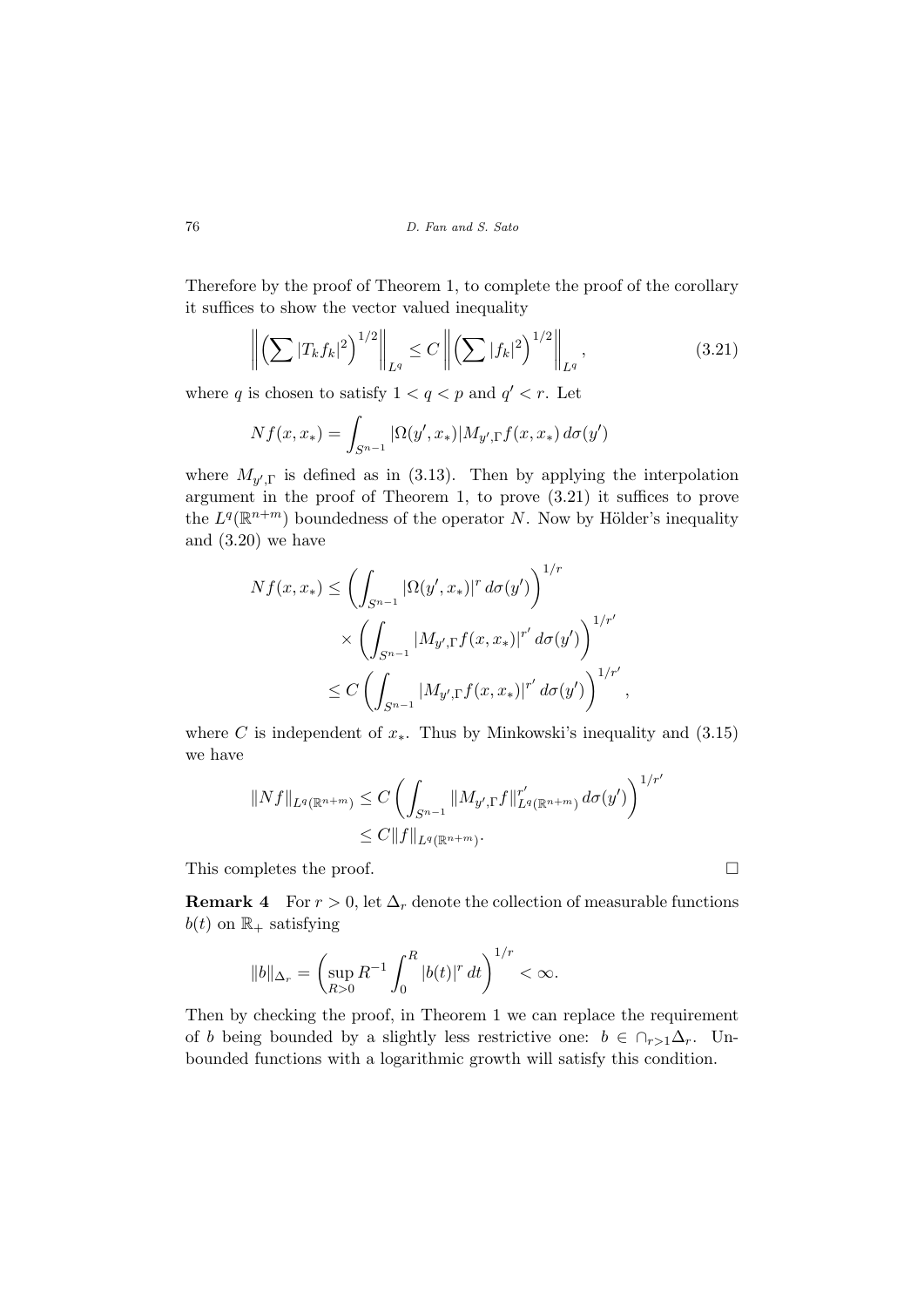### 4. Fractional integrals

In this section, we study fractional integrals  $I_{\alpha}f$  along certain variable surfaces defined by

$$
I_{\alpha}f(x, x_*) = \int_{\mathbb{R}^n} |y|^{\alpha - n} \Omega(y') f(x - y, x_* - \Gamma(|y|, x_*)) dy \tag{4.1}
$$

where  $0 < \alpha < n$  and  $\Omega \in L^1(S^{n-1})$ .

**Theorem 2** Let  $\Omega \in L^q(S^{n-1}), q > 1$ . Put  $q_* = \min(q, 2)$  as above. Suppose  $n \geq 3$ ,  $0 < \alpha < 1/(q_*)'$ ; or  $n = 2$ ,  $0 < \alpha < 1/(2q')$ . If  $\mu_{\Gamma}$  is bounded on  $L^r(\mathbb{R}^m)$  for all  $r > 1$ , then we have

$$
||I_{\alpha}f||_{L^{2}(\mathbb{R}^{n+m})}
$$
  
\n
$$
\leq C||\Omega||_{L^{q}(S^{n-1})}\bigg\{\int_{\mathbb{R}^{m}}\bigg(\int_{\mathbb{R}^{n}}|f(x,x_{*})|^{2n/(n+2\alpha)} dx\bigg)^{(n+2\alpha)/n}dx_{*}\bigg\}^{1/2}.
$$

*Proof.* Choose a smooth partition of unity  $\{\Phi_j\}$  as in the proof of Theorem 1. Define the multiplier operators  $S_j$  on  $\mathcal{S}(\mathbb{R}^n)$  by  $\mathcal{F}(S_j f)(\xi, x_*) =$  $\mathcal{F}(f)(\xi, x_*)\Phi_j(|\xi|)$ . Let  $I_{\alpha,k}$  be defined as in Remark 3. Following the proof of Theorem 1, we write

$$
I_{\alpha}f(x, x_{*}) = \sum_{k} I_{\alpha,k}f(x, x_{*})
$$
  
= 
$$
\sum_{j} \left( \sum_{k} S_{j+k} (I_{\alpha,k}(S_{j+k}f))(x, x_{*}) \right) = \sum_{j} J_{\alpha,j}f(x, x_{*}). \quad (4.2)
$$

By Plancherel's theorem,

$$
||J_{\alpha,j}f||_{L^{2}(\mathbb{R}^{n+m})}^{2} \leq C \sum_{k} \int_{E_{j+k}} \int_{\mathbb{R}^{m}} |\mathcal{F}(I_{\alpha,k}f)(\xi,y_{*})|^{2} dy_{*} d\xi,
$$

where

$$
E_j = \{ \xi \in \mathbb{R}^n : 2^{-j-1} \le |\xi| < 2^{-j+1} \}.
$$

Let  $n \geq 3$ . If  $j > 0$ , by Lemma 3.2, we have

$$
||J_{\alpha,j}f||_2^2 \leq C ||\Omega||_{L^q(S^{n-1})}^2 \sum_k \int_{E_{j+k}} 2^{2k\alpha} \int_{\mathbb{R}^m} |\mathcal{F}f(\xi, y_*)|^2 dy_* d\xi
$$
  

$$
\leq C ||\Omega||_{L^q(S^{n-1})}^2 2^{2\alpha(-j+1)} \int_{\mathbb{R}^m} \int_{\mathbb{R}^n} |\mathcal{F}f(\xi, y_*)|^2 |\xi|^{-2\alpha} d\xi dy_*.
$$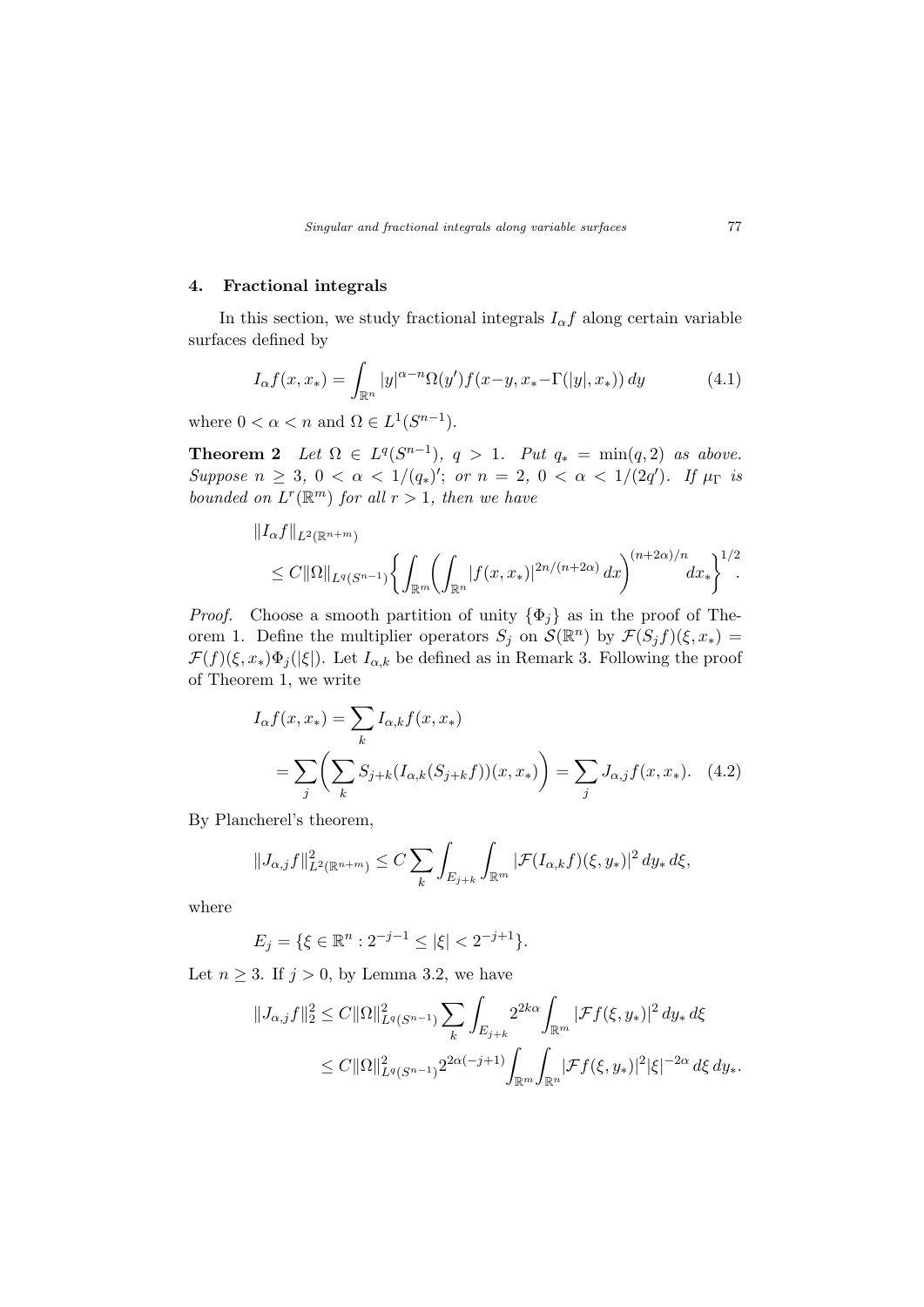Thus by the Hardy-Littlewood-Sobolev theorem, we have

$$
||J_{\alpha,j}f||_2^2
$$
  
\n
$$
\leq C 2^{-2\alpha j} ||\Omega||_{L^q(S^{n-1})}^2 \int_{\mathbb{R}^m} \left\{ \int_{\mathbb{R}^n} |f(x,y_*)|^{2n/(n+2\alpha)} dx \right\}^{(n+2\alpha)/n} dy_*.
$$
\n(4.3)

If  $j \leq 0$ , by Lemma 3.2 again,

$$
||J_{\alpha,j}f||_2^2 \leq C ||\Omega||_{L^q(S^{n-1})}^2 \sum_k \int_{E_{j+k}} 2^{2k\alpha} |2^k \xi|^{-2\beta} \int_{\mathbb{R}^m} |\mathcal{F}f(\xi, y_*)|^2 dy_* d\xi
$$
  

$$
\leq C 2^{j(2\beta - 2\alpha)} ||\Omega||_{L^q(S^{n-1})}^2 \int_{\mathbb{R}^m} \int_{\mathbb{R}^n} |\mathcal{F}f(\xi, y_*)|^2 |\xi|^{-2\alpha} d\xi dy_*.
$$

We now have

$$
||J_{\alpha,j}f||_2^2
$$
  
\n
$$
\leq C 2^{j\theta} ||\Omega||_{L^q(S^{n-1})}^2 \int_{\mathbb{R}^m} \left\{ \int_{\mathbb{R}^n} |f(x,y_*)|^{2n/(n+2\alpha)} dx \right\}^{(n+2\alpha)/n} dy_*
$$
\n(4.4)

where  $j \leq 0$  and  $\theta = 2\beta - 2\alpha$ . We can assume  $\theta > 0$  by taking  $\beta$  sufficiently close to  $1/(q_*)'$ . Therefore Theorem 2 follows from (4.3) and (4.4) in the case  $n \geq 3$ . The proof of the case  $n = 2$  is similar; we skip the proof.  $\Box$ 

Next, for  $\Omega \in L^1(S^{n-1})$ , we study the fractional integral

$$
\mathcal{I}_{\alpha}f(x,x_*) = \int_{\mathbb{R}^n} |y|^{-n+\alpha} \Omega(y')f(x-y, x_* - \Gamma(|y|)) dy.
$$

For  $1 \leq p, r < \infty$ , we define the mix norm  $||f||_{p,r}$  by

$$
||f||_{p,r} = \left\{ \int_{\mathbb{R}^m} \left( \int_{\mathbb{R}^n} |f(x, x_*)|^p \, dx \right)^{r/p} \, dx_* \right\}^{1/r}.
$$

Let  $q > 1$  and  $q_* = \min(q, 2)$  as above. For  $n \geq 3$  and  $n/(n - \alpha) < r \leq 2$ , put

$$
\alpha_0 = \frac{1}{2} \left( \frac{n}{2} + \frac{1}{(q_*)'} - \left( \left( \frac{n}{2} + \frac{1}{(q_*)'} \right)^2 - \frac{4n}{(q_*)'r'} \right)^{1/2} \right),\,
$$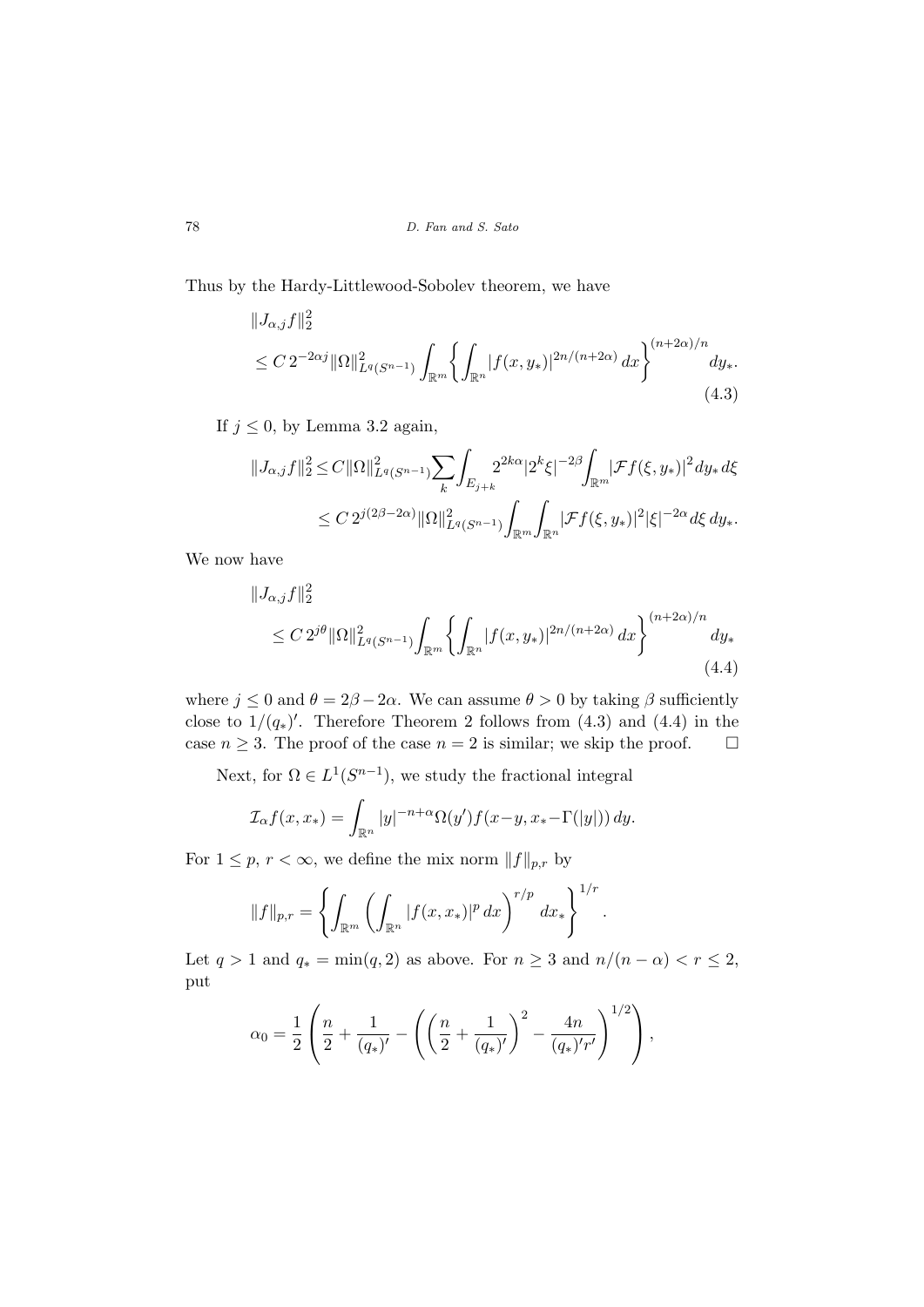which is the smaller root of the polynomial:

$$
x^{2} - \left(\frac{n}{2} + \frac{1}{(q_{*})'}\right)x + \frac{n}{(q_{*})'r'}.
$$

Note that  $0 < \alpha_0 \leq 2/(r'(q_*)')$ . Also for  $n = 2$ , put

$$
\beta_0 = \frac{1}{2} \left( \frac{n}{2} + \frac{1}{2q'} - \left( \left( \frac{n}{2} + \frac{1}{2q'} \right)^2 - \frac{2n}{q'r'} \right)^{1/2} \right).
$$

Then we have the following:

**Theorem 3** Let  $1/r = 1/p - \alpha/n$  and  $\Omega \in L^q(S^{n-1}), q > 1$ . Suppose that  $M_{\Gamma}$  is bounded on  $L^{s}(\mathbb{R}^{1+m})$  for all  $s \in (1,\infty)$ . If (i)  $n \geq 3$ ,  $n/(n - \alpha) < r \leq 2$  and  $0 < \alpha < \alpha_0$ ; or (ii)  $n \ge 3, 2 \le r < \infty$  and  $0 < \alpha < 2/(r(q_*)')$ ; or (iii)  $n = 2$ ,  $n/(n - \alpha) < r \leq 2$  and  $0 < \alpha < \beta_0$ ; or (iv)  $n = 2, 2 \le r < \infty$  and  $0 < \alpha < 1/(rq'),$ then we have

$$
||\mathcal{I}_{\alpha}f||_{r,r} \leq C||\Omega||_{L^{q}(S^{n-1})}||f||_{p,r}.
$$

*Proof.* We prove the case  $n \geq 3$  only since the proof for  $n = 2$  is similar. By  $(4.2)$  we know

$$
\|\mathcal{I}_{\alpha}f\|_{r,r} \le \sum_{j} \|J_{\alpha,j}f\|_{r,r},\tag{4.5}
$$

where  $J_{\alpha,j}f$  is defined as in (4.2) by using  $\Gamma(t)$  in place of  $\Gamma(t, x_*)$ . By the proof in Theorem 2, we know

$$
||J_{\alpha,j}f||_{2,2} \le C 2^{-j\alpha} ||\Omega||_{L^{q}(S^{n-1})} ||f||_{p,2} \quad \text{if } j > 0 \text{ and} \tag{4.6}
$$

$$
||J_{\alpha,j}f||_{2,2} \le C 2^{j(\beta-\alpha)} \|\Omega\|_{L^q(S^{n-1})} \|f\|_{p,2} \quad \text{if } j \le 0,
$$
\n(4.6')

where  $p = 2n/(n + 2\alpha)$  and  $\beta \in (0, 1/(q_*)')$ .

On the other hand, by the Littlewood-Paley theory, for any  $r \in (1,\infty)$ ,

$$
||J_{\alpha,j}f||_{r,r} \cong \left\| \left( \sum_{k} |I_{\alpha,k}(S_{j+k}f)|^2 \right)^{1/2} \right\|_{r,r},
$$

where  $I_{\alpha,k}f$  is defined as in Remark 3 by using  $\Gamma(t)$  in place of  $\Gamma(t,x_*)$ . If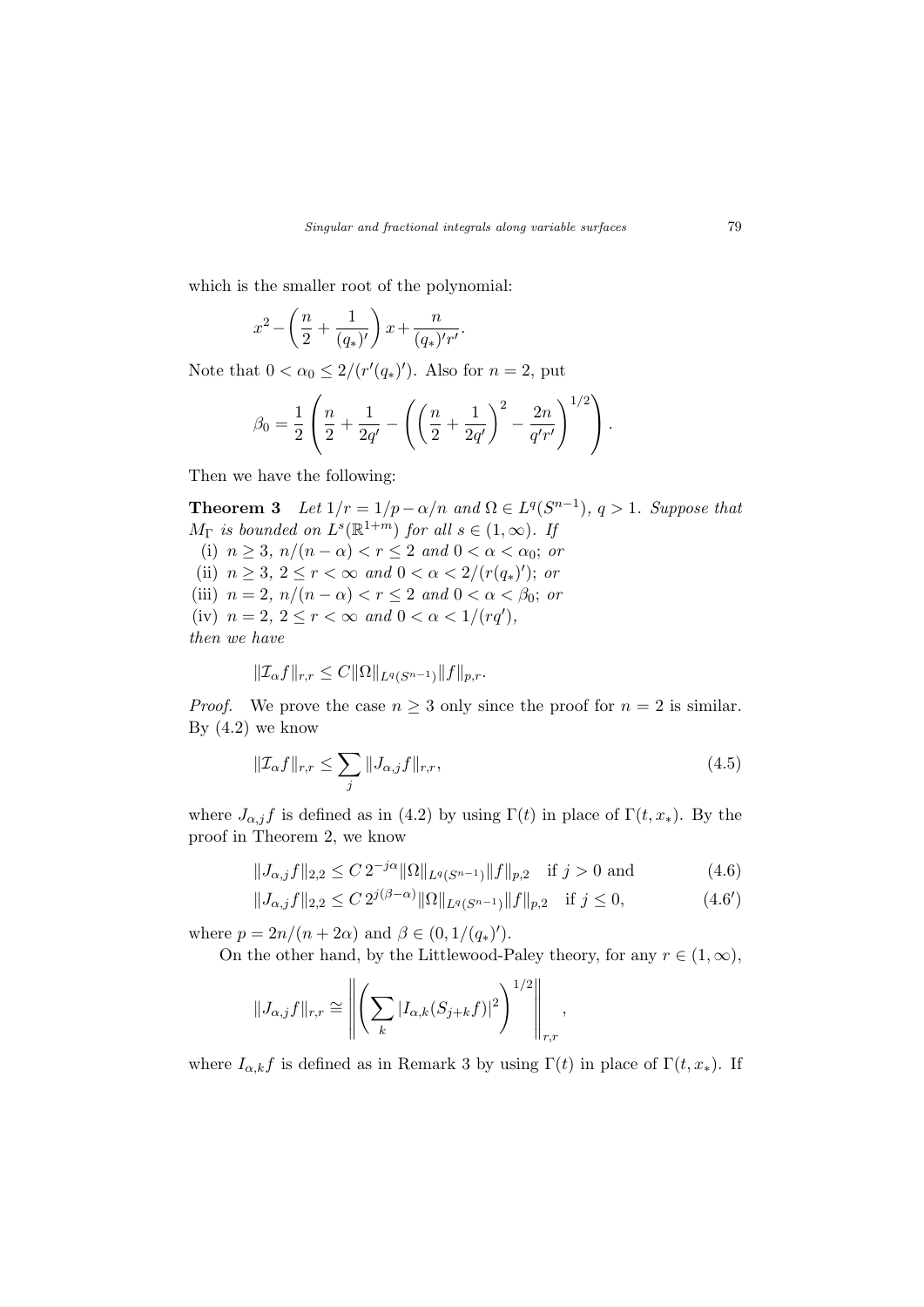we can prove

$$
\left\| \left( \sum_{k} |I_{\alpha,k}(S_{j+k}f)|^2 \right)^{1/2} \right\|_{r,r} \leq C \|\Omega\|_{L^q(S^{n-1})} \left\| \left( \sum_{k} |2^{k\alpha} S_{j+k}f|^2 \right)^{1/2} \right\|_{r,r}, \tag{4.7}
$$

then we have

$$
||J_{\alpha,j}f||_{r,r} \leq C 2^{-j\alpha} ||\Omega||_{L^q(S^{n-1})} \left\| \left( \sum_k |2^{k\alpha} S_k f|^2 \right)^{1/2} \right\|_{r,r}.
$$
 (4.8)

By [FJW], we know that for each fixed  $x_*$ 

$$
\left\| \left( \sum_{k} |2^{k\alpha} S_k f(\cdot, x_*)|^2 \right)^{1/2} \right\|_{L^r(\mathbb{R}^n)} \leq C \| f(\cdot, x_*) \|_{\dot{F}_r^{-\alpha, 2}(\mathbb{R}^n)}, \quad (4.9)
$$

where  $\dot{F}_r^{-\alpha,2}$  is the Triebel-Lizorkin space and C is independent of  $x_*$ . Let  $R_{\alpha}$  be the Riesz potential defined by  $(R_{\alpha} f)^{\hat{}}(\xi) = |\xi|^{-\alpha} \hat{f}(\xi)$ . By [FJW] we know that  $R_{\alpha}$  has the "lift" property, which means that  $||R_{\alpha}f||_{\dot{F}_{r}^{0,2}} \cong$  $||f||_{\dot{F}_r^{-\alpha,2}}$ . Note that the  $\dot{F}_r^{0,2}$  norm is equivalent to the  $L^r$  norm. Therefore,  $\frac{1}{2}$  by (4.9) and the well-known Hardy-Littlewood-Sobolev theorem we have

$$
\left\| \left( \sum_{k} |2^{k\alpha} S_k f(\,\cdot\,, x_*)|^2 \right)^{1/2} \right\|_r \le C \|R_{\alpha} f(\,\cdot\,, x_*)\|_r \le C \|f(\,\cdot\,, x_*)\|_p
$$
\n(4.10)

with  $1/r = 1/p - \alpha/n$ . Now by (4.8) and (4.10) we obtain

$$
||J_{\alpha,j}f||_{r,r} \leq C 2^{-\alpha j} \|\Omega\|_{L^q(S^{n-1})} \|f\|_{p,r} \quad \text{with } 1/r = 1/p - \alpha/n. \tag{4.11}
$$

Theorem 3 (the case  $n \geq 3$ ) now is proved by interpolating (4.6), (4.6') (with  $\beta$  sufficiently close to  $1/(q_*)'$ ) and (4.11). Thus it remains to show (4.7). Specifically, it suffices to show that for any functions  $\{f_k\}$ 

$$
\left\| \left( \sum_{k} |I_{\alpha,k} f_k|^2 \right)^{1/2} \right\|_{L^r(\mathbb{R}^{n+m})}
$$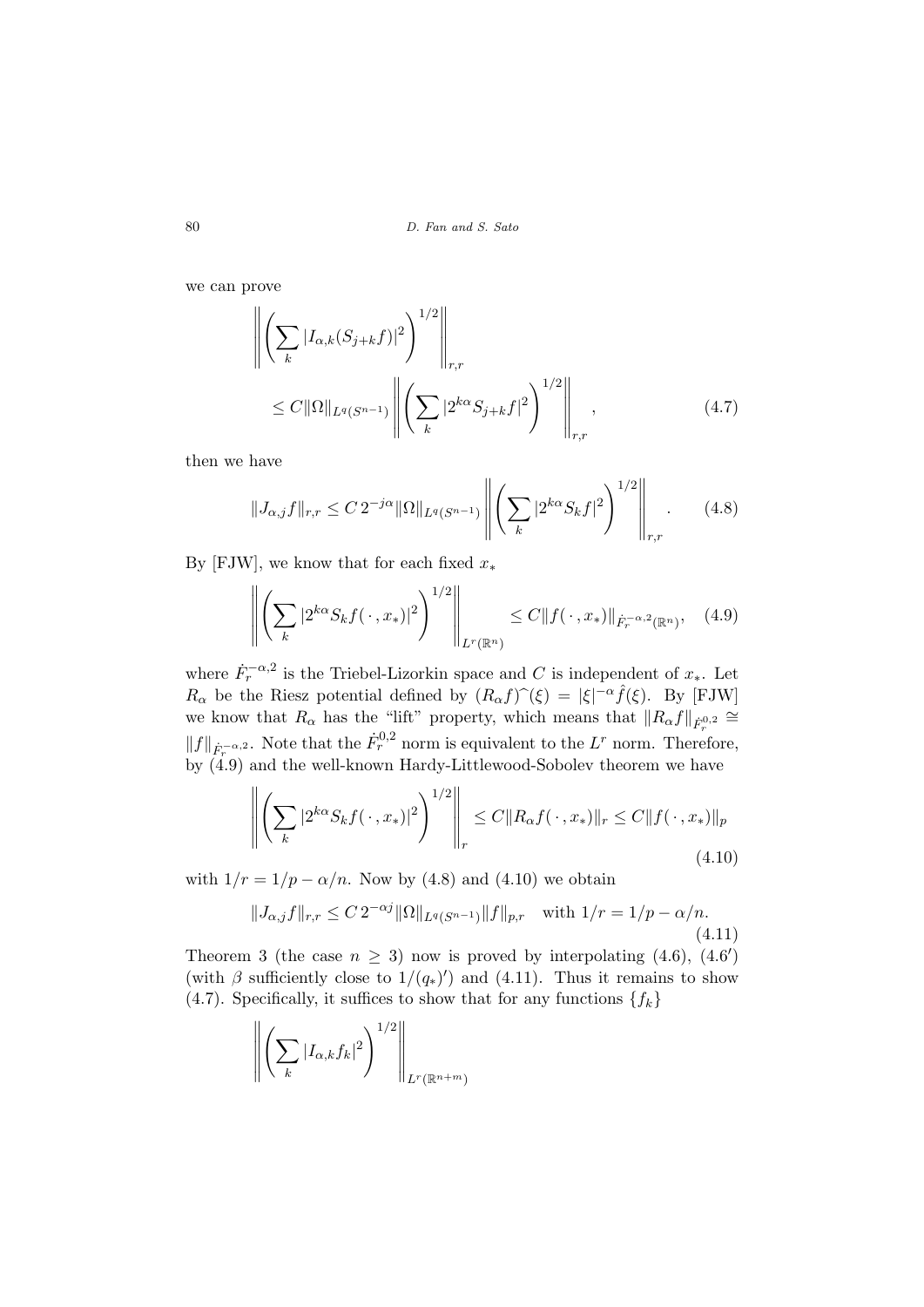$$
\leq C \|\Omega\|_{L^{q}(S^{n-1})} \left\| \left( \sum_{k} |2^{k\alpha} f_k|^2 \right)^{1/2} \right\|_{L^{r}(\mathbb{R}^{n+m})}.
$$
\n(4.12)

If  $r \geq 2$ , let  $s = (r/2)' = r/(r-2)$ . Take a non-negative  $g \in L^{s}(\mathbb{R}^{n+m})$ such that  $||g||_{L^{s}(\mathbb{R}^{n+m})} \leq 1$  and

$$
I := \left\| \left( \sum_{k} |I_{\alpha,k} f_k|^2 \right)^{1/2} \right\|_{L^r(\mathbb{R}^{n+m})}^2 = \sum_{k} \int |I_{\alpha,k} f_k|^2 g \, dx \, dx_*.
$$

Then since

$$
|I_{\alpha,k}f_k(x,x_*)|^2 \le C 2^{2k\alpha} \|\Omega\|_{L^q(S^{n-1})}
$$
  
 
$$
\times \int_{2^k \le |y| < 2^{k+1}} |y|^{-n} |\Omega(y')| \left| f_k(x-y, x_* - \Gamma(|y|)) \right|^2 dy,
$$

we have that I is dominated by, up to a factor  $C\|\Omega\|_{L^q(S^{n-1})}$   $(C > 0)$ ,

$$
\sum_{k} 2^{2\alpha k} \int_{\mathbb{R}^{n+m}} |f_k(x, x_*)|^2
$$
\n
$$
\times \left( \int_{2^k \le |y| < 2^{k+1}} |\Omega(y')| \, |y|^{-n} g(x+y, x_* + \Gamma(|y|)) \, dy \right) dx \, dx_*
$$
\n
$$
\le \int_{\mathbb{R}^{n+m}} \sum_{k} 2^{2k\alpha} |f_k(x, x_*)|^2 N_{\Omega} g(x, x_*) \, dx \, dx_*,
$$

where

$$
N_{\Omega}g(x, x_*) = \sup_{k} 2^{-nk} \int_{2^k \le |y| < 2^{k+1}} |\Omega(y')| g(x+y, x_* + \Gamma(|y|)) dy.
$$

By Hölder's inequality we obtain that

$$
I \leq C \|\Omega\|_{L^{q}(S^{n-1})} \left\| \left( \sum_{k} |2^{k\alpha} f_k|^2 \right)^{1/2} \right\|_{L^r(\mathbb{R}^{n+m})}^2 \|\mathcal{N}_{\Omega}g\|_{L^s(\mathbb{R}^{n+m})}.
$$
\n(4.13)

Now by the  $L^s(\mathbb{R}^{1+m})$  boundedness of  $M_{\Gamma}$  and the rotation method (see the proof for (3.15)), we have

$$
||N_{\Omega}g||_{L^{s}(\mathbb{R}^{n+m})} \leq C||\Omega||_{L^{q}(S^{n-1})}||g||_{L^{s}(\mathbb{R}^{n+m})} \leq C||\Omega||_{L^{q}(S^{n-1})}.
$$
\n(4.14)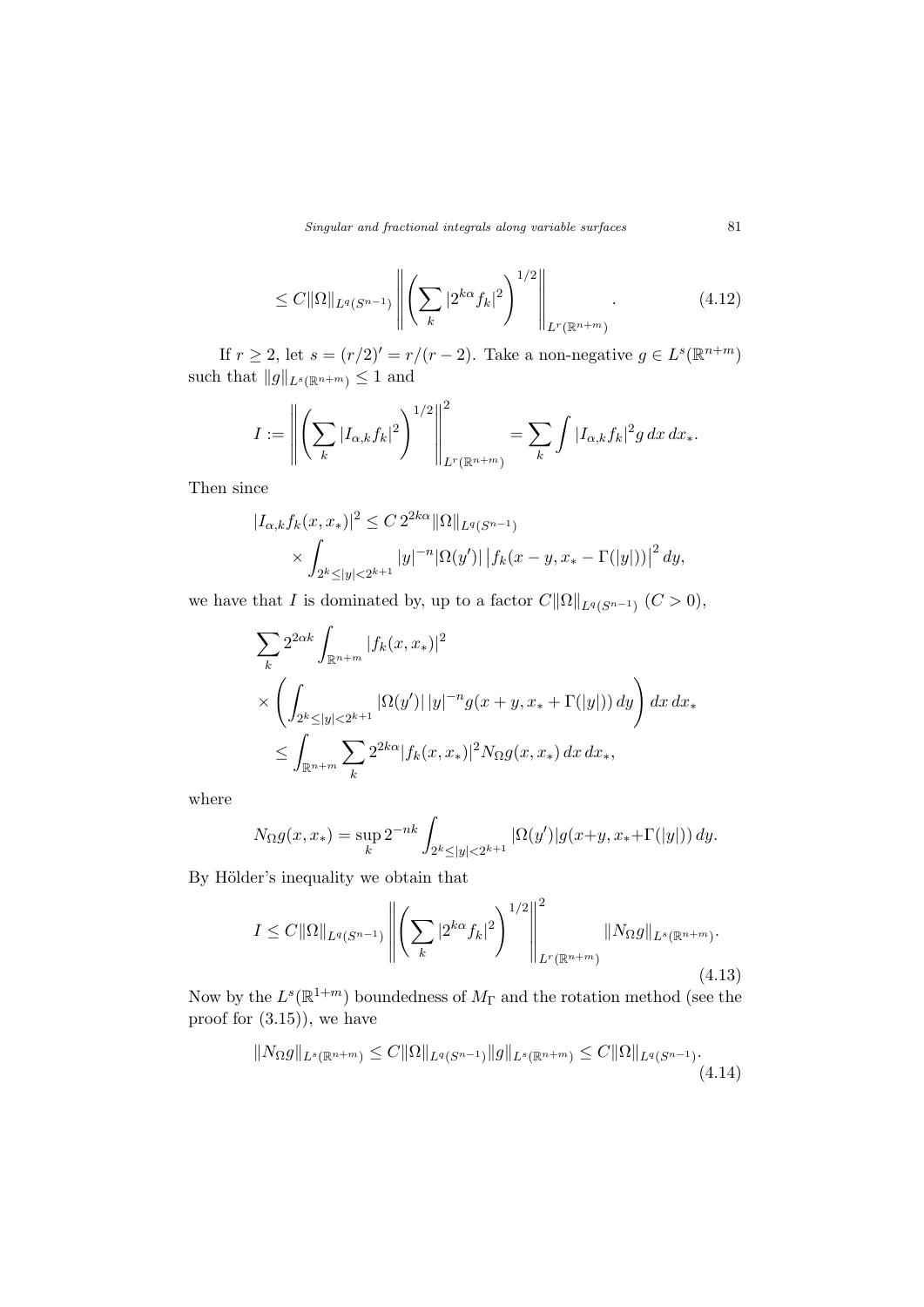Thus (4.12) follows from (4.13) and (4.14).

If  $1 < r < 2$ , (4.12) can be proved by duality (see also [FS]).

**Remark 5** For  $\Omega \in L^1(S^{n-1})$  and  $\delta > 0$ , define

$$
\mathcal{I}_{\alpha}^{\delta} f(x, x_*) = \int_{\mathbb{R}^n} |y|^{-n+\alpha} \Omega(y') f(x - y, x_* - \Gamma(\delta|y|)) dy.
$$

Let  $1 \leq r, p \leq \infty$ . If there exists a constant  $C > 0$  independent of  $\delta > 0$ such that

$$
\|\mathcal{I}_{\alpha}^{\delta}f\|_{r,r} \le C \|f\|_{p,r} \tag{4.15}
$$

for all test functions f, then it follows that  $1/r = 1/p - \alpha/n$  provided that  $\|\Omega\|_{L^1(S^{n-1})} \neq 0$ . This can be seen by a dilation argument as follows (see p.118 in [St1]). Let  $f_{\delta}(x, x_*) = f(\delta x, x_*)$ . Then we see that

$$
\delta^{-\alpha-n/r} \|\mathcal{I}_{\alpha}f\|_{r,r} = \|\mathcal{I}_{\alpha}^{\delta}f_{\delta}\|_{r,r} \leq C \|f_{\delta}\|_{p,r} = C\delta^{-n/p} \|f\|_{p,r}
$$

for all  $\delta > 0$ . If  $1/r \neq 1/p - \alpha/n$ , this implies that  $||\mathcal{I}_{\alpha}f||_{r,r} = 0$  for all test functions f, and hence  $\|\Omega\|_{L^1(S^{n-1})} = 0$ , which contradicts our assumption. Define

$$
M_{\Gamma}^{\delta}h(x_1, x_*) = \sup_{k \in \mathbb{Z}} 2^{-k} \int_{2^k}^{2^{k+1}} |h(x_1 - t, x_* - \Gamma(\delta t, x_*))| dt.
$$

It is easy to see that the operator norms of  $M_{\Gamma}$  and  $M_{\Gamma}^{\delta}$  are uniformly comparable for all  $\delta > 0$ . Thus, under the hypotheses of Theorem 3, we have (4.15).

By checking the proof of Theorem 3, it is easy to see that the operator norm of  $\mathcal{I}_{\alpha}$  depends on the function  $\Gamma$  only through the operator norm of  $M_{\Gamma}$ . So we have the following:

Corollary 3  $For \Omega \in L^q(S^{n-1}), q > 1, let$ 

$$
T_{\Omega,\mathcal{P}}f(x,x_*) = \int_{\mathbb{R}^n} |y|^{-n+\alpha} \Omega(y')f(x-y,x_*-\mathcal{P}(|y|)) dy
$$

where  $\mathcal{P}(t)$  is a polynomial mapping from  $\mathbb{R}_+$  to  $\mathbb{R}^m$ . If q, p, r and  $\alpha$  satisfy the conditions in Theorem 3, then

$$
||T_{\Omega,\mathcal{P}}f||_{r,r} \leq C||\Omega||_{L^q(S^{n-1})}||f||_{p,r},
$$

with  $C$  being independent of the coefficients of the polynomial  $P$ .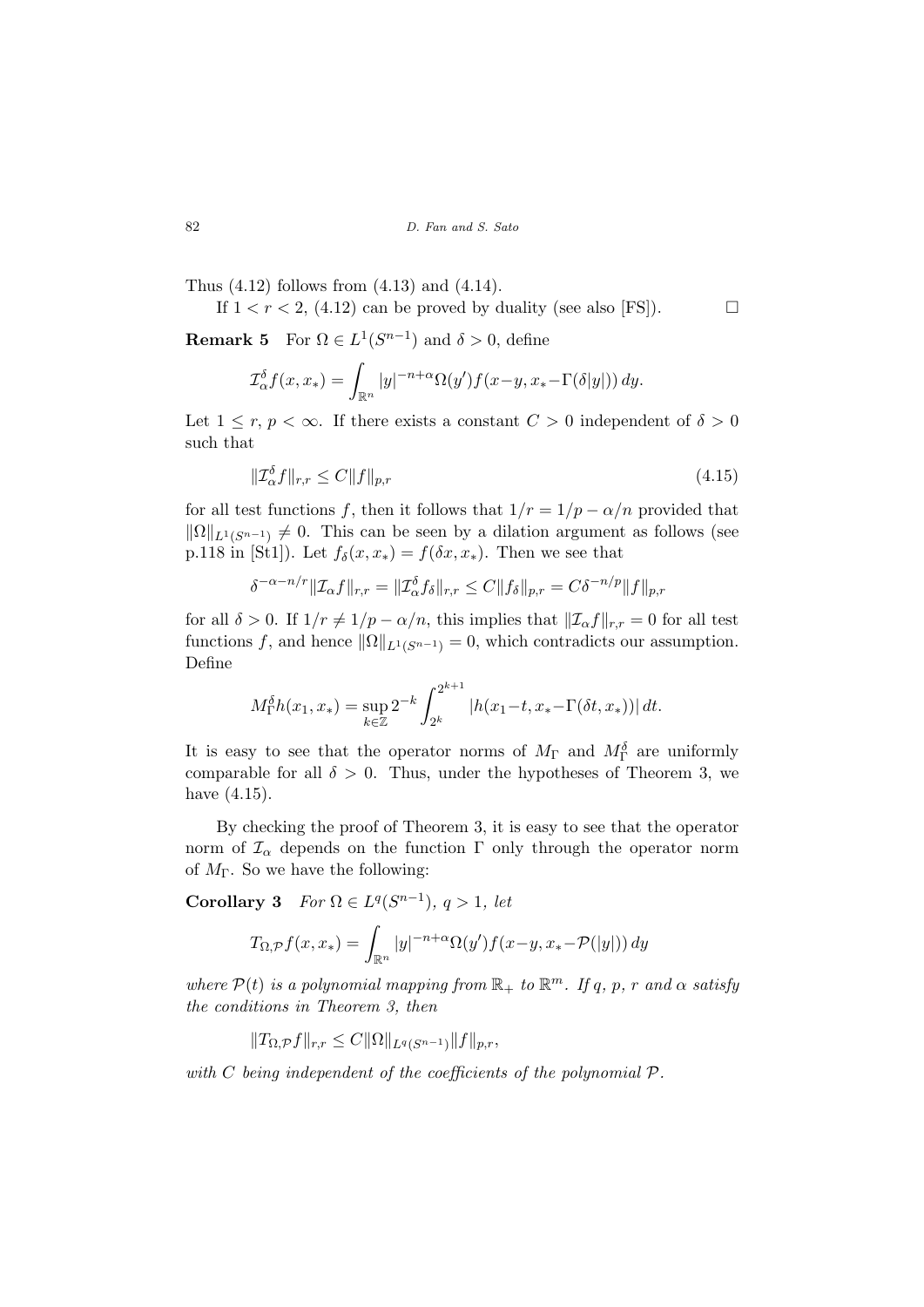For the boundedness of  $M_{\Gamma}$  in the case where  $\Gamma(t) = \mathcal{P}(t)$ , see [St2, pp.476–478].

**Remark 6** There are many papers studying the  $(L^r, L^p)$  boundedness on the fractional integrals

$$
\int_{\mathbb{R}^n} |y|^{\alpha - n} \Omega(y') f(x - y) \, dy,
$$

for instance, see [DL] and its references. There are also several interesting papers for studying fractional integrals along curves. We refer to the recent paper [SeW] by Seeger and Wainger, as well as references therein. Seeger and Wainger treat the general nondegenerate hypersurface case and obtain sharp bounds for the associated fractional integrals. Our case is different from their case in two aspects. First, their integral contains a cut-off function so that the singularity at the infinity disappears. Secondly, there is no rough kernel in their integral.

We also want to point out that, in this paper, we are only able to obtain estimates under a narrow range of  $\alpha$ . Clearly it will be interesting to know if one can extend the results to all  $\alpha \in (0, n)$ .

Acknowledgment The authors would like to thank the referee for pointing out a mistake in Theorem 3 in an earlier version of the paper.

#### References

| [ <sub>C1</sub> ]           | Christ M., Hilbert transforms along curves, I: Nilpotent groups, Ann. of                   |
|-----------------------------|--------------------------------------------------------------------------------------------|
|                             | Math., $122$ (1985), 575–596.                                                              |
| $\left[ \text{C2} \right]$  | Christ M., <i>Hilbert transforms along curves</i> , <i>II a flat case</i> , Duke Math. J., |
|                             | 52 $(1985)$ , 887-894.                                                                     |
| $\left[ \mathrm{C}3\right]$ | Christ M., Weak type $(1,1)$ bounds for rough operators, Ann. of Math., 128                |
|                             | $(1988), 19-42.$                                                                           |
| Ca et all                   | Carlsson H., Christ M., Cordoba A., Duoandikoetxea J., Rubio de Francia                    |
|                             | J.L., Vance J., Wainger S. and Weinberg D., $L^p$ estimates for maximal                    |
|                             | functions and Hilbert transforms along flat convex curves in $\mathbb{R}^2$ , Bull. Amer.  |
|                             | Math. Soc., 14 (1986), 263–267.                                                            |
| [CaW]                       | Carlsson H. and Wainger S., Maximal functions related to convex polygonal                  |
|                             | <i>lines</i> , Indiana Univ. Math. J., <b>34</b> (1985), 815–823.                          |
| [CF]                        | Chen L. and Fan D., On singular integrals along surfaces related to block                  |
|                             | spaces, Integr. Equ. Oper. Theorey, $29$ (1997), $261-268$ .                               |
| [Ch1]                       | Chen L., On a singular integral, Studia Math., 85 (1987), 61-72.                           |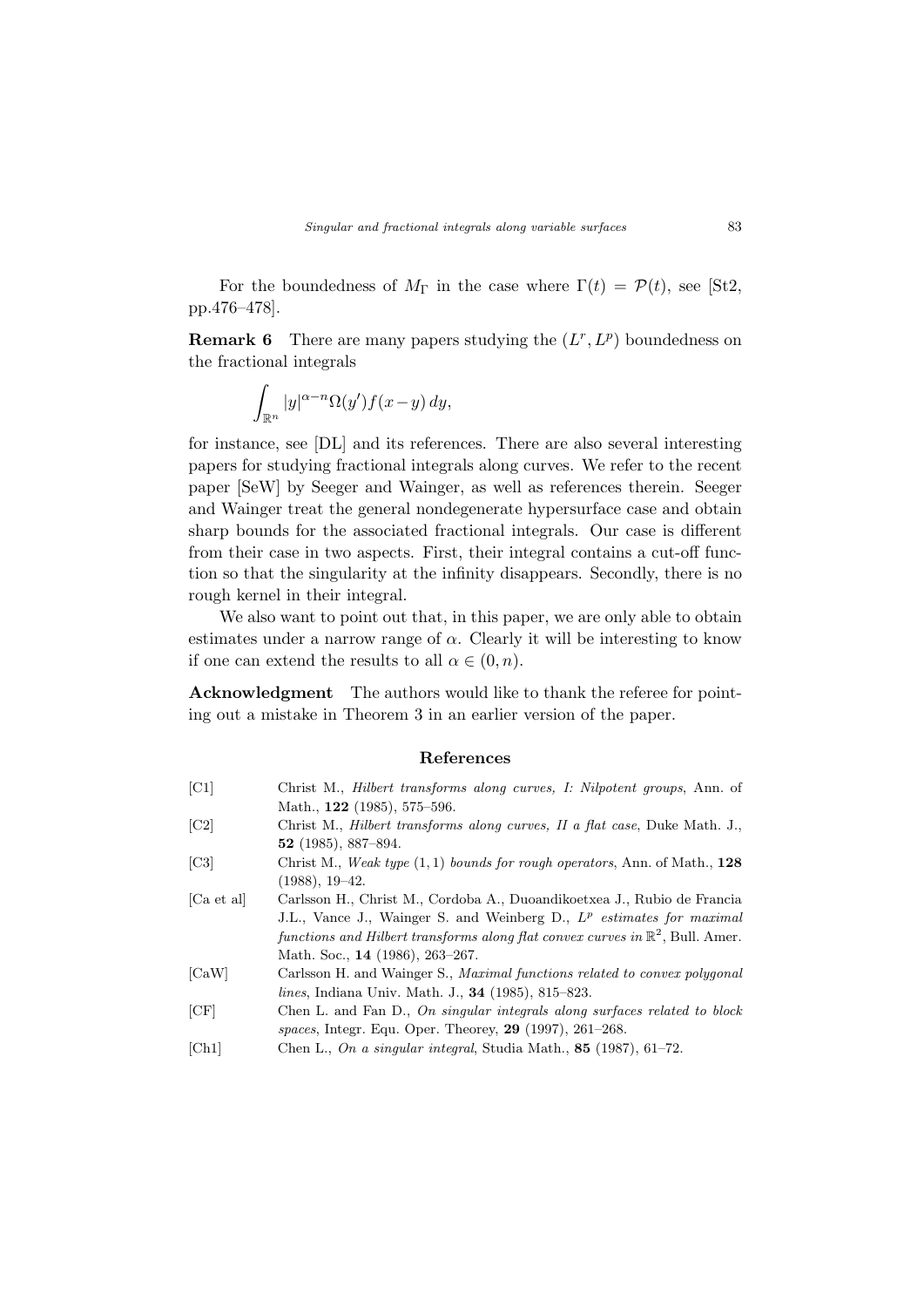| 84 |  |  | D. Fan and S. Sato |
|----|--|--|--------------------|
|    |  |  |                    |

| Ch2                          | Chen L., On the maximal Riesz-transforms along surfaces, Proc. Amer.                                                                                                                    |
|------------------------------|-----------------------------------------------------------------------------------------------------------------------------------------------------------------------------------------|
| [ <b>C</b> h <sub>S</sub> t] | Math. Soc., <b>103</b> (1988), 487–496.<br>Christ M. and Stein E.M., A remark on singular Calderó-Zygmund theory,<br>Proc. Amer. Math. Soc., 99 (1987), 71-75.                          |
| [Co]                         | Colzani L., <i>Hardy Spaces on Sphere</i> , Ph. D. Thesis, Washington University,<br>St. Louis, 1982.                                                                                   |
| [CMVWW]                      | Carbery A., Christ M., Vance J., Wainger S. and Watson D.K., Operators<br>associated to flat plane curves: $L^p$ estimates via dilation methods, Duke<br>Math. J., 59 (1989), 675–700.  |
| [CSWW]                       | Carbery A., Seeger A., Wainger S. and Wright J., Classes of singular in-<br><i>tegral operators along variable lines</i> , J. Geometric Analysis, 9 (1999), 583–<br>605.                |
| [CTW]                        | Colzani L., Taibleson M. and Weiss G., <i>Maximal estimates for Cesaro and</i><br><i>Riesz means on sphere, Indiana Univ. Math. J., 33 (1984), 873–889.</i>                             |
| $ {\rm CZ} $                 | Calderón A.P. and Zygmund A., On singular integrals, Amer. J. Math., 78<br>$(1956), 289-309.$                                                                                           |
| DL                           | Ding Y. and Lu S., Weighted norm inequalities for fractional integral oper-<br>ators with rough kernels, Canadian J. Math., 50 (1998), 29–39.                                           |
| DR                           | Duoandikoetxea J. and Rubio de Francia J.L., Maximal and singular inte-<br>gral operators via Fourier transform estimates, Invent. Math., 84 (1986),<br>$541 - 561.$                    |
| $[\mathrm{F}]$               | Fefferman R., A note on singular integrals, Proc. Amer. Math. Soc., 74<br>$(1979), 266 - 270.$                                                                                          |
| $[$ FJW $]$                  | Frazier M., Jawerth B. and Weiss G., Littlewood-Paley Theory and Study<br><i>of Function Spaces, AMS-CBMS Regional Conf. Ser., Vol. 79, Conf. Board</i><br>Math. Sci., Washington, D.C. |
| FP1                          | Fan D. and Pan Y., $L^2$ boundedness of a singular integral operator, Publi-<br>cations Matemàtiques, $41$ (1997), 317-333.                                                             |
| [FP2]                        | Fan D. and Pan Y., Singular integral operators with rough kernels supported<br>by subvarieties, Amer. J. Math., 119 (1997), 799-839.                                                    |
| FS                           | Fan D. and Sato S., Remarks on Littlewood-Paley functions and singular<br><i>integrals</i> , J. Math. Soc. Japan, <b>54</b> (2002), 565–585.                                            |
| $[{\rm FZ}]$                 | Fan D. and Zheng Q., Maximal singular integral operators along surfaces,<br>J. Math. Anal. Appl., 267 (2002), 746–759.                                                                  |
| [KWWZ]                       | Kim W., Wainger S., Wright J. and Ziesler S., Singular integrals and maxi-<br>mal functions associated to surfaces of revolution, Bull. London Math. Soc.,<br>28 (1996), 291-296.       |
| [LPY]                        | Lu S., Pan Y. and Yang D., Rough singular integrals associated to surfaces<br><i>of revolution</i> , to appear in Proc. Amer. Math. Soc.                                                |
| [Ne]                         | Nestlerode W.C., Singular integrals and maximal functions associated with<br>highly monotone curves, Trans. Amer. Math. Soc., $267$ (1981), 435–444.                                    |
| [NVWWn1]                     | Nagel A., Vance J., Wainger S. and Weinberg D., <i>Hilbert transforms for</i><br>convex curves, Duke Math. J., 50 (1983), 735–744.                                                      |